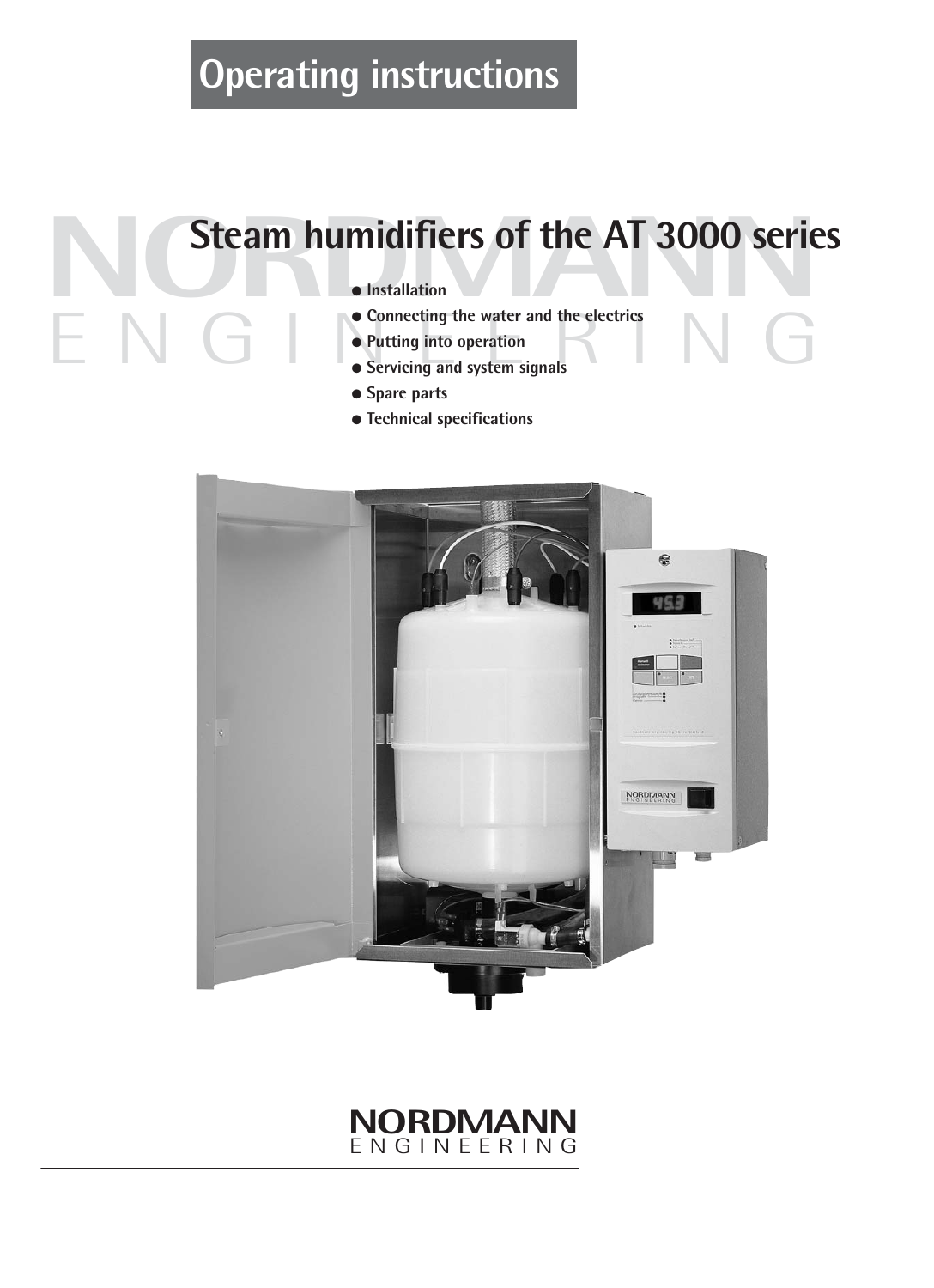# **Introduction**

You have purchased a NORDMANN steam humidifier which, provided you observe the operating instructions, will ensure fully automatic operation and reliable, low-maintenance service. Therefore, read these operating instructions carefully and pay particular attention to the safety instructions and warnings.

Should you have any queries that go beyond the scope of these operating instructions, please contact the company from which you purchased the humidifier. As the manufacturers, we are, of course, always ready to be of assistance, since we want all of our customers to be completely satisfied with our products.

# **List of contents**

### 1. Installation

### 2. Water connections

| −2-1 Ouali |  |
|------------|--|
| 22 Water   |  |

### 3. Electrical connections

### 4. Putting into operation

### 5. Servicing and maintenance

### 6. Rectifying faults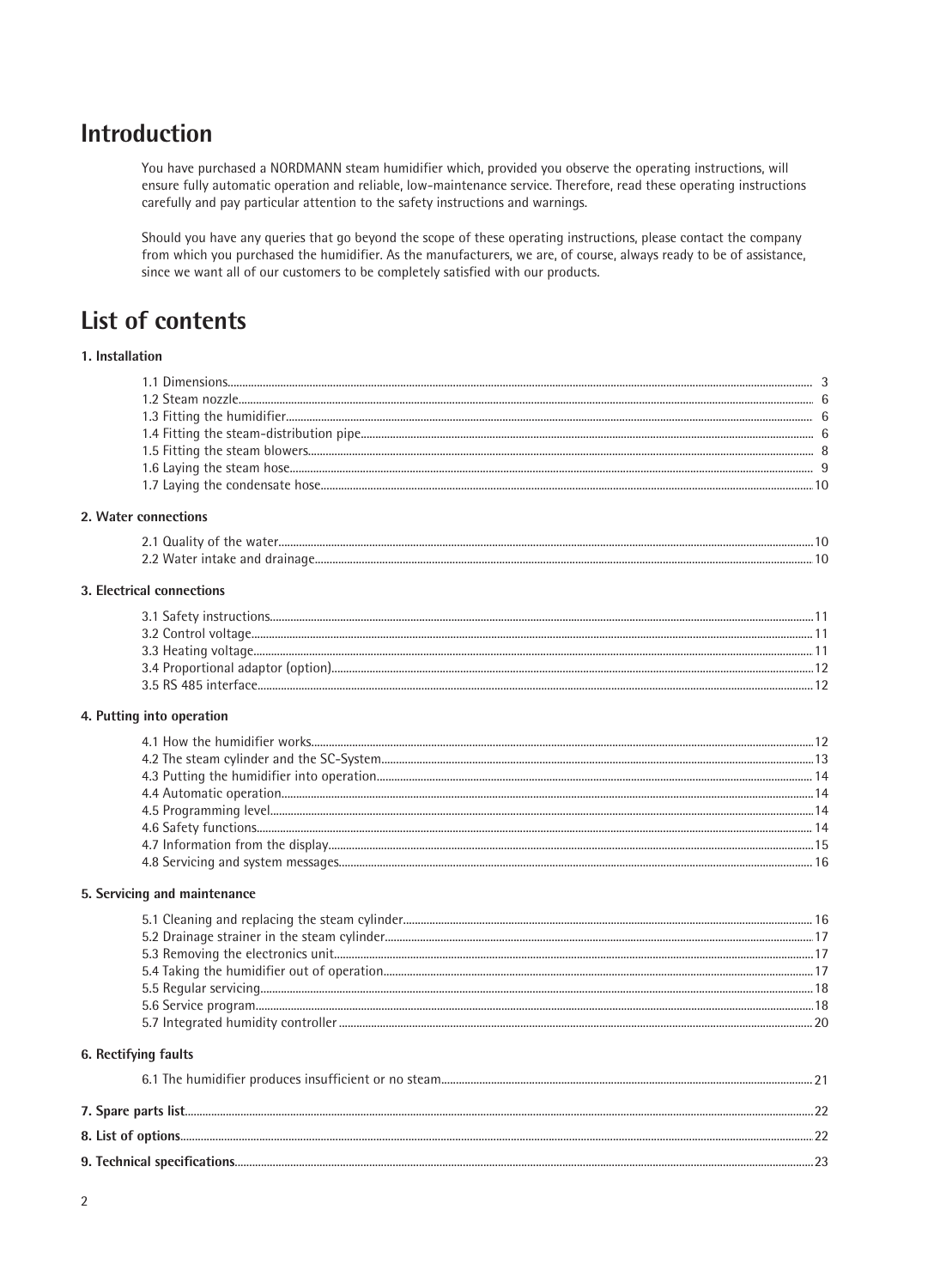# **Safety instructions**

**Please read and observe the operating instructions before fitting and putting into operation.**

#### **Very important!**

The operating instructions should always be readily available and kept in the immediate vicinity of the humidifier.

All work must be done only by persons who are familiar with the product and are sufficiently qualified to perform the work.

The AT 3000 steam humidifiers have been designed and constructed in accordance with the latest technology and the accepted safety regulations. However, if misused, the humidifier can present a danger to both the user and third parties.

Apart from these safety instructions, you should observe all national and local regulations.

#### **Proper use**

The AT 3000 steam humidifiers are intended solely for indirect (via a steam-distribution pipe in a ventilation duct) or direct (with either a separate or a humidifier-mounted fan) humidification. Used in any other way, or in a way that goes above and beyond the one described above, is contrary to its intended usage. The manufacturer/supplier cannot be held responsible for any damage resulting therefrom. The user shall bear the risk.

#### **Alterations to the humidifier**

Without NORDMANN's written approval, no alterations may be made to the humidifier itself, the components or the accessories.

The use of non-original spare parts may lead to our refusal to accept responsibility for any damage arising therefrom.

#### **Safety instructions**

Whenever you see either of these signs, particular care must be taken.



# **1. Installation**

# **1.1 Dimensions**

### **Dimensions of the AT 3000 humidifiers**

| <b>Type</b>    | Fig.           | mm  | mm  | mm  | Steam outlet            | <b>Drainage</b> |
|----------------|----------------|-----|-----|-----|-------------------------|-----------------|
|                |                | A   | B   | C   |                         |                 |
| $\overline{a}$ | 1              | 390 | 585 | 230 | $1 \times \emptyset$ 22 | $1 \times 0.22$ |
| 8              | 1              | 390 | 585 | 230 | $1 \times \emptyset$ 22 | $1 \times 0.22$ |
| 15             | 1              | 470 | 645 | 305 | $1 \times \emptyset$ 35 | $1 \times 0.22$ |
| 23             | 1              | 470 | 645 | 305 | $1 \times \emptyset$ 35 | $1 \times 0.22$ |
| 32             | $\mathbf{1}$   | 525 | 715 | 360 | $1 \times \emptyset$ 35 | $1 \times 0.22$ |
| 45 & 65        | 1              | 525 | 715 | 360 | $2 \times 0.35$         | $1 \times 0.22$ |
| 64             | $\overline{2}$ | 975 | 730 | 385 | $2 \times 0.35$         | $2 \times 0.22$ |
| 90 & 130       | $\overline{2}$ | 975 | 730 | 385 | $4 \times \emptyset$ 35 | $2 \times 0.22$ |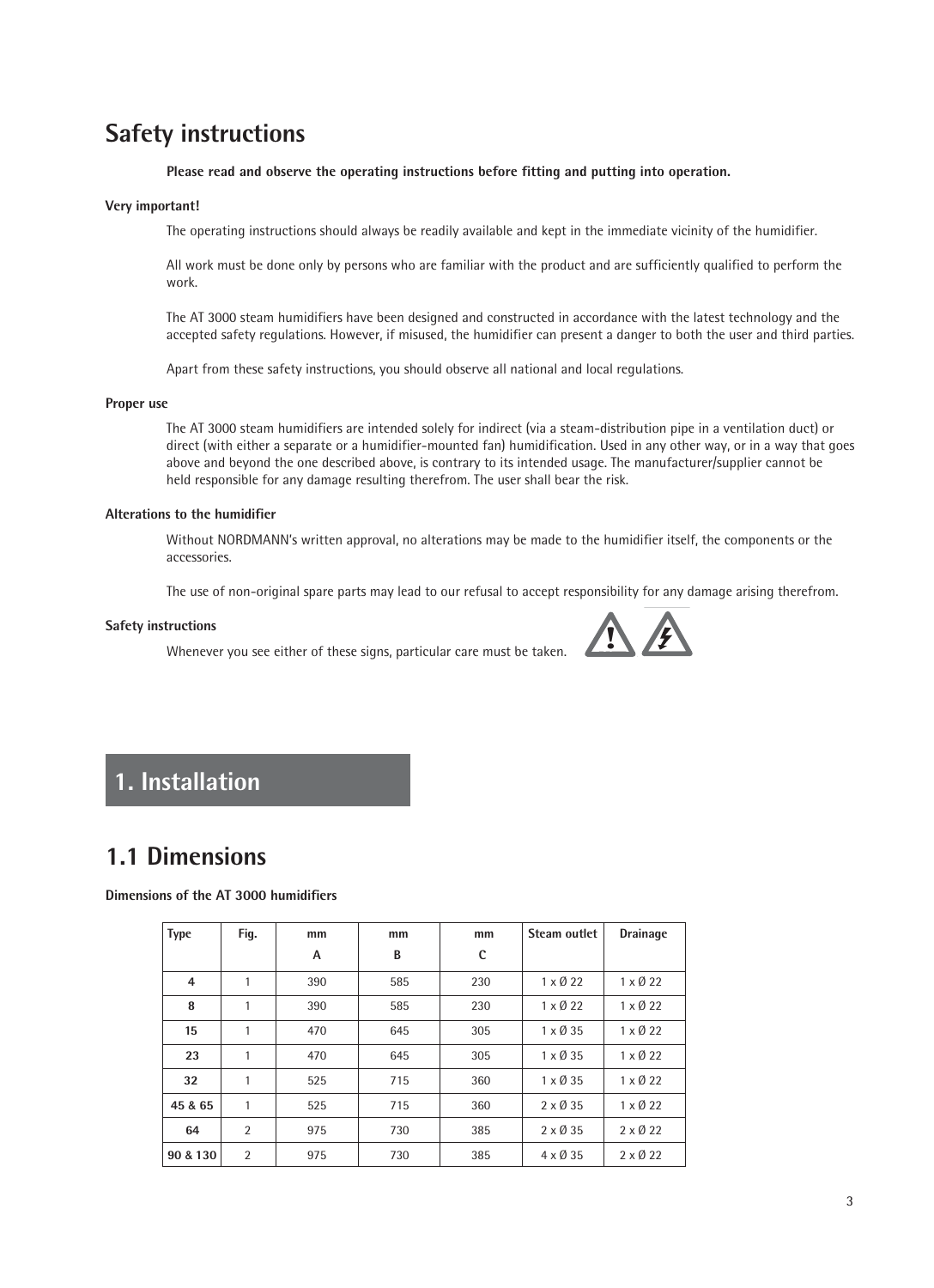

**Fixing holes for type 64, 90 & 130 kg/h (mm) Fixing holes for type 4-65 kg/h**



# **Dimensions of the steam-distribution pipes**

| Type/mm    | A    | B               | $\mathbf c$ | D   | Fig. | Art no.   |
|------------|------|-----------------|-------------|-----|------|-----------|
| $22 - 300$ | 300  | Ø <sub>22</sub> | 176         | 60  | 5    | 902 00 00 |
| $22 - 450$ | 450  | Ø <sub>22</sub> | 300         | 70  | 5    | 902 00 01 |
| $22 - 650$ | 650  | Ø <sub>22</sub> | 504         | 70  | 5    | 902 00 02 |
| $22 - 850$ | 850  | Ø 22            | 696         | 70  | 5    | 902 00 03 |
|            |      |                 |             |     |      |           |
| 35-300     | 300  | Ø 35            | 200         | 55  | 5    | 902 00 04 |
| $35 - 450$ | 450  | Ø 35            | 300         | 80  | 5    | 902 00 05 |
| $35 - 600$ | 600  | Ø 35            | 425         | 90  | 5    | 902 00 06 |
| 35-900     | 900  | Ø 35            | 680         | 110 | 6    | 902 00 07 |
| 35-1200    | 1200 | Ø 35            | 935         | 110 | 6    | 902 00 08 |
| 35-1500    | 1500 | Ø 35            | 1275        | 110 | 6    | 902 00 09 |







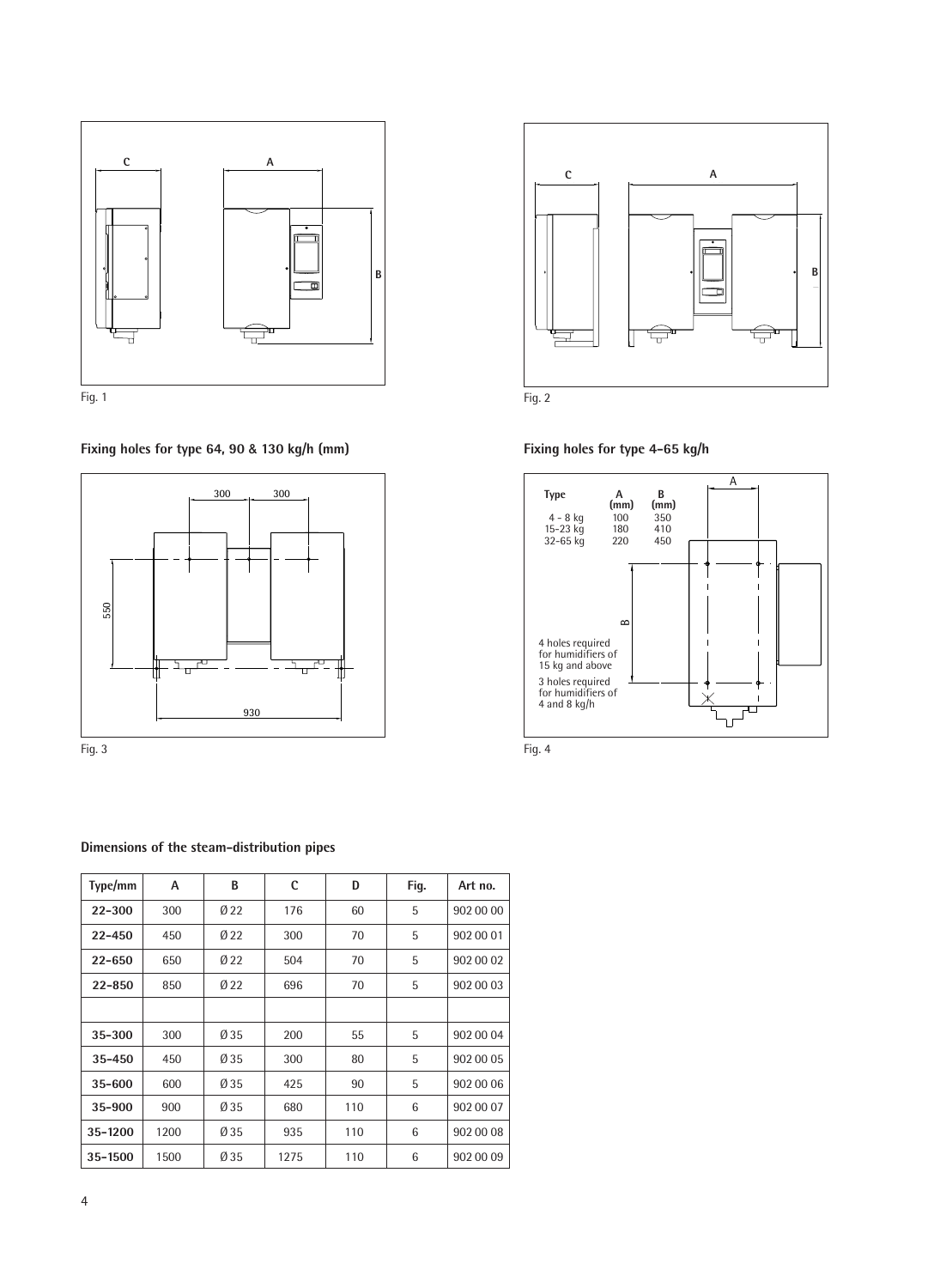





**Dimensions of the 4-23 kg/h steam blowers**

| Fig. | Type                     | А<br>mm | B<br>mm | c<br>mm | D<br>mm | mm  | mm     | G<br>mm |
|------|--------------------------|---------|---------|---------|---------|-----|--------|---------|
| 8    | $4 - 8$ kg/h             | 230     | 205     | 220     | 145     | 165 | $Ø$ 22 | Ø8      |
| 9    | $ 15 - 23 \text{ kg/h} $ | 310     | 275     | 295     | 255     | 285 | Ø 35   | Ø8      |

**Fixing holes for 4-23 kg/h steam blowers**





**Dimensions of the Turbo 32, 45 & 65 kg/h steam blowers**





| Fig. | <b>Type</b>                                                                                 | A | B | c | $D$ $E$ $F$ | G |                                       |    |
|------|---------------------------------------------------------------------------------------------|---|---|---|-------------|---|---------------------------------------|----|
| 10   | $32$ kg/h                                                                                   | Ø |   |   |             |   | $ 505 255 $ Ø   M10   185   235   Ø35 | Ø8 |
| 11   | 45 & 65 kg/h   200   505   255   350   M10   185   235   $\emptyset$ 2 x 35   $\emptyset$ 8 |   |   |   |             |   |                                       |    |



**B C A D E F G H J**

Fig. 10 Fig. 11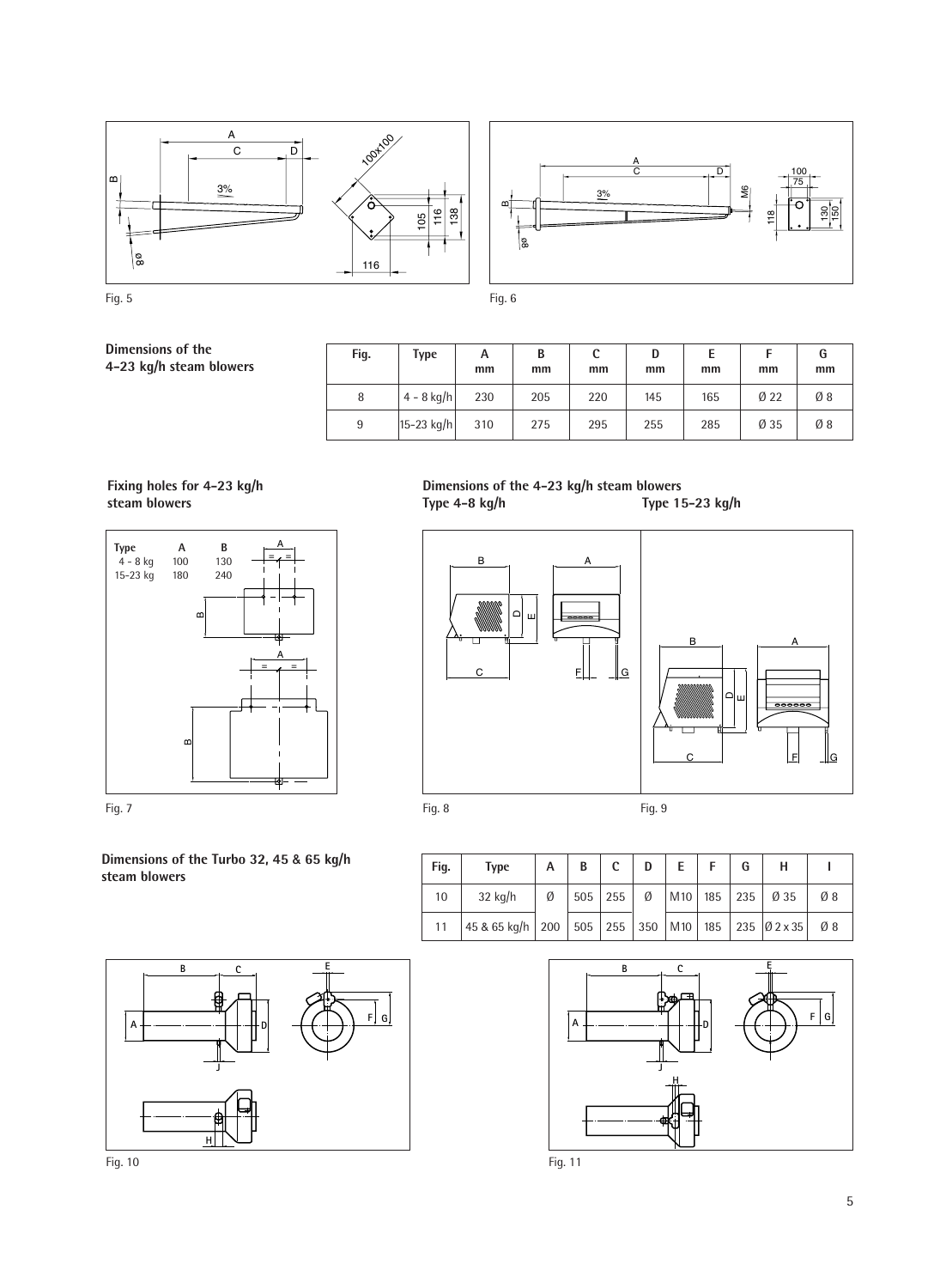# **1.2 Steam nozzle**

For smaller outputs of up to 4 kg/h, we offer a steam nozzle which can be either fitted in air ducts, for instance, or used for direct room humidification. The rules for the humidification distance (distance needed to mix the steam adequately with air) must be observed here, too.

**When the steam nozzle is employed, the length of the steam hose should not exceed 1.5 metres.**





# **1.3 Fitting the humidifier**



**All installation work must be performed by trained personnel. The customer himself is responsible for verifying their qualifications.**

When fitting the humidifier, use only the material supplied with the unit and observe the various minimum distances that have been stipulated.

To open the humidifier, turn the screw, using the correct screwdriver, in an anti-clockwise direction; the door to the water componentry or the electrics then opens. To close, simply push back into place (no screwing down is necessary).

### **Positioning the humidifier**

Ensure that there is sufficient room to perform servicing and maintenance work, and that the unit is easily accessible. To facilitate such work, mount the unit at eye level.

We recommend that you fit the humidifier as near as possible to the steam-distribution pipes. The highest degree of efficiency is attained when the humidifier is linked to the steam-distribution pipe by the shortest possible steam hose.

When installing the double units (types 64, 90 and 130 kg/h) next to each other, ensure that each drainage pipe is fed to a funnel of adequate size.



# **1.4 Fitting the steam-distribution pipe**



### **All installation work must be performed by trained personnel. The customer himself is responsible for verifying their qualifications.**

The visible jet of steam issuing from the steam-distribution pipe dissipates in the air only after a certain distance. In order to prevent condensation, a certain minimum distance to other parts of the installation (such as ventilators, filters or pipe bends) must, therefore, be maintained.

The steam-distribution pipes can be fitted either vertically or horizontally, though you must ensure that the steam outlets are always vertical to the air flow. If fitted horizontally, these apertures must be at the top.

An adhesive template is supplied with each steam-distribution pipe to facilitate installation in, for instance, an air duct. NORDMANN's steam-distribution pipes are designed so that, if fitted straight, there is automatically a slight decline of 3% which ensures that any condensate flows back again.

The ends (reverse side of mounting plate) of the longer steam-distribution pipes (types 35-900, 35-1200 and 35-1500) are equipped with an M6 fixing bolt.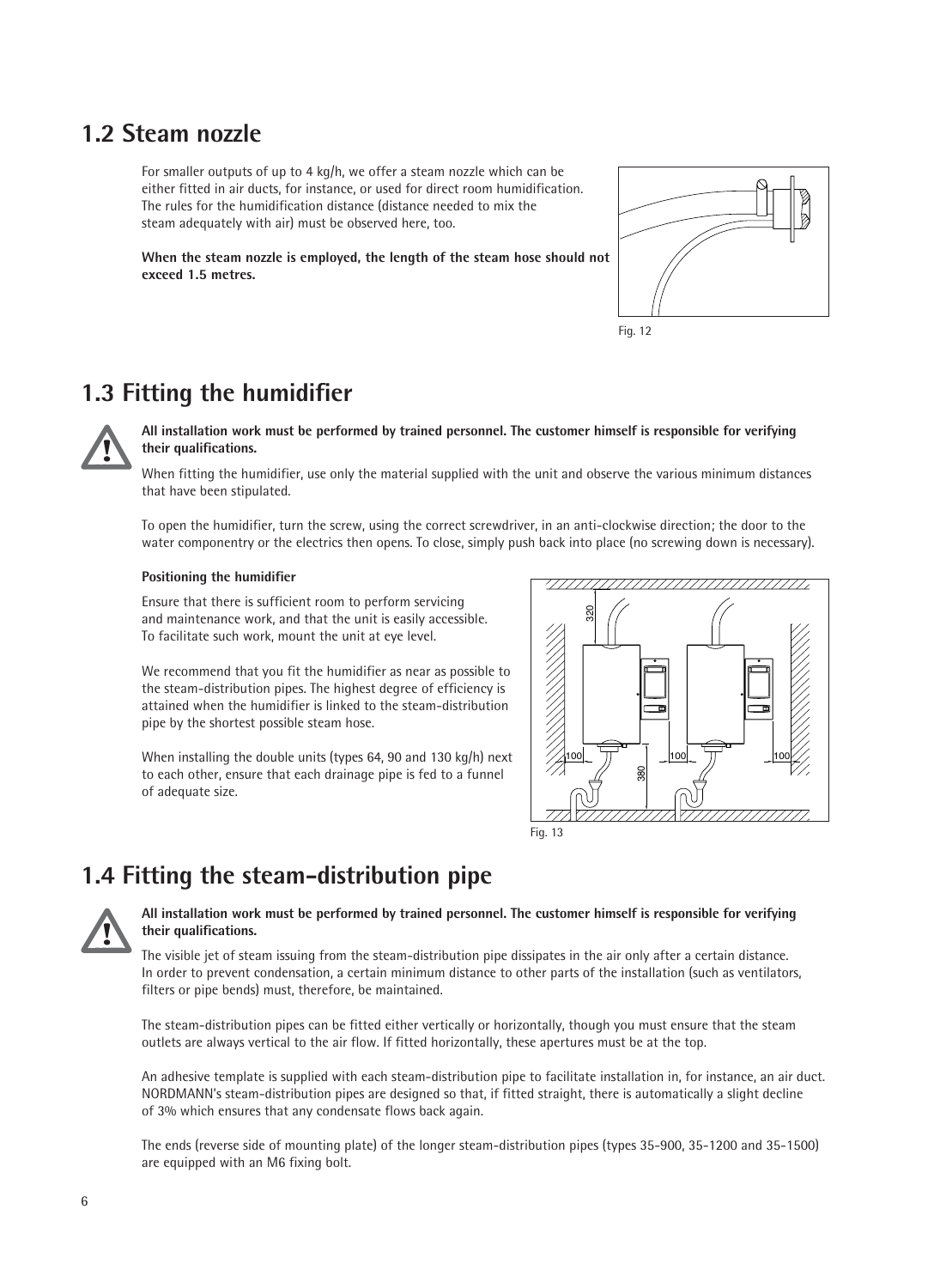**Guidelines on fitting the steam-distribution pipes**



 $B = min. 150$ 

Fig. 14

**Various fitting methods**





Fig. 16  $A = min. 250$ 





 $C = 0.3 A$  $D = min. 100$ 







**Steam-distribution pipe fitted on suction side**



Because of the under-pressure in the appliance or duct part, condensate may be trapped in the steamdistribution pipe. If there is an outlet in the empty part (intended for the distribution pipes) of the humidifier, the condensate can be bled off in the immediate vicinity. An alternative method of bleeding off the condensate can be seen in the diagram.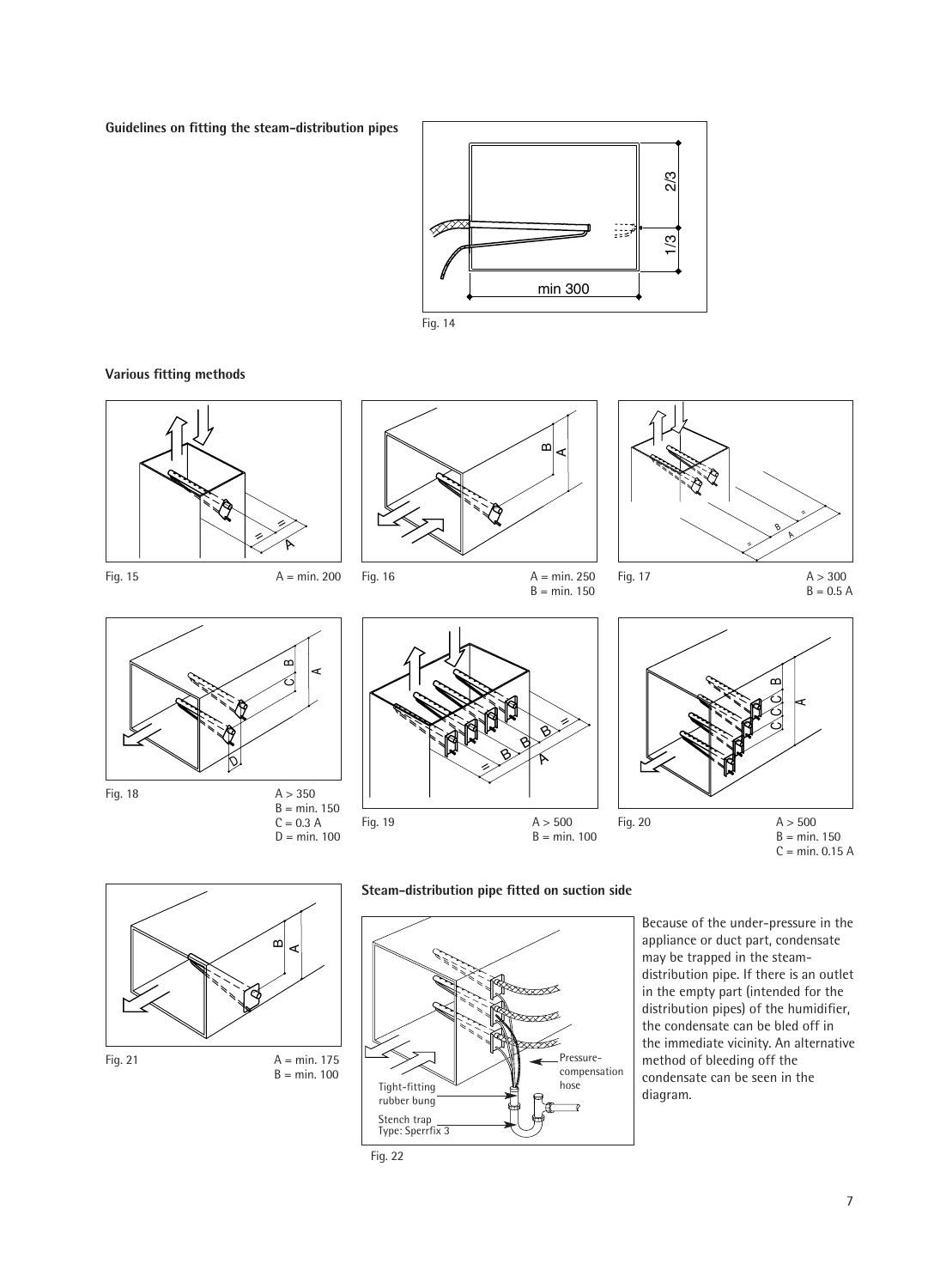# **1.5 Fitting the steam blowers**



### **All installation work must be performed by trained personnel. The customer himself is responsible for verifying their qualifications.**

The steam blower for distributing the steam in the room can be fitted either directly onto the humidifier itself (excepting types 32 to 130 kg/h) or onto a wall.

For the humidifier to work best, correct steam distribution is essential. For this reason, you must observe the minimum distances when installing the equipment.

### **Minimum distances for steam blowers of type 4-23 kg/h**

| <b>Type</b> | А       | B               |
|-------------|---------|-----------------|
|             | min.    | min.            |
| 4 kg        | 600 mm  | 3 <sub>m</sub>  |
| 8 kg        | 900 mm  | 5 <sub>m</sub>  |
| 15 kg       | 1000 mm | 7 <sub>m</sub>  |
| 23 kg       | 1000 mm | 10 <sub>m</sub> |





### **Minimum distances for steam blowers of type 32-65 kg/h**





#### **Technical specifications for steam blowers**

| Max. steam<br>output | Air flow<br>$m^3/h$ | <b>Power</b><br>supply | <b>Nominal</b><br>power | Weight<br>kg | Steam pipe<br>н            | Condensate<br>pipe G | <b>Noise</b><br>level(1m) |
|----------------------|---------------------|------------------------|-------------------------|--------------|----------------------------|----------------------|---------------------------|
| 4 kg/h-8 kg/h        | 110                 | 200/240 V              | 25 W                    | 5            | $\varnothing$ 22 mm        | $Ø_8$ mm             | 46 dB (A)                 |
| 15 kg/h-23 kg/h      | 650                 | $50/60$ Hz             | 170 W                   | 15           | $\varnothing$ 35 mm        | $Ø_8$ mm             | 54 dB (A)                 |
| $32$ kg/h            | 800                 | 220/240 V              | 110 W                   | 8            | $\varnothing$ 35 mm        | $Ø_8$ mm             | 72 dB (A)                 |
| 45 & 65 kg/h         | 800                 | $50/60$ Hz             | 110 W                   | 8            | $2 \times \emptyset$ 35 mm | $Ø_8$ mm             | 72 dB (A)                 |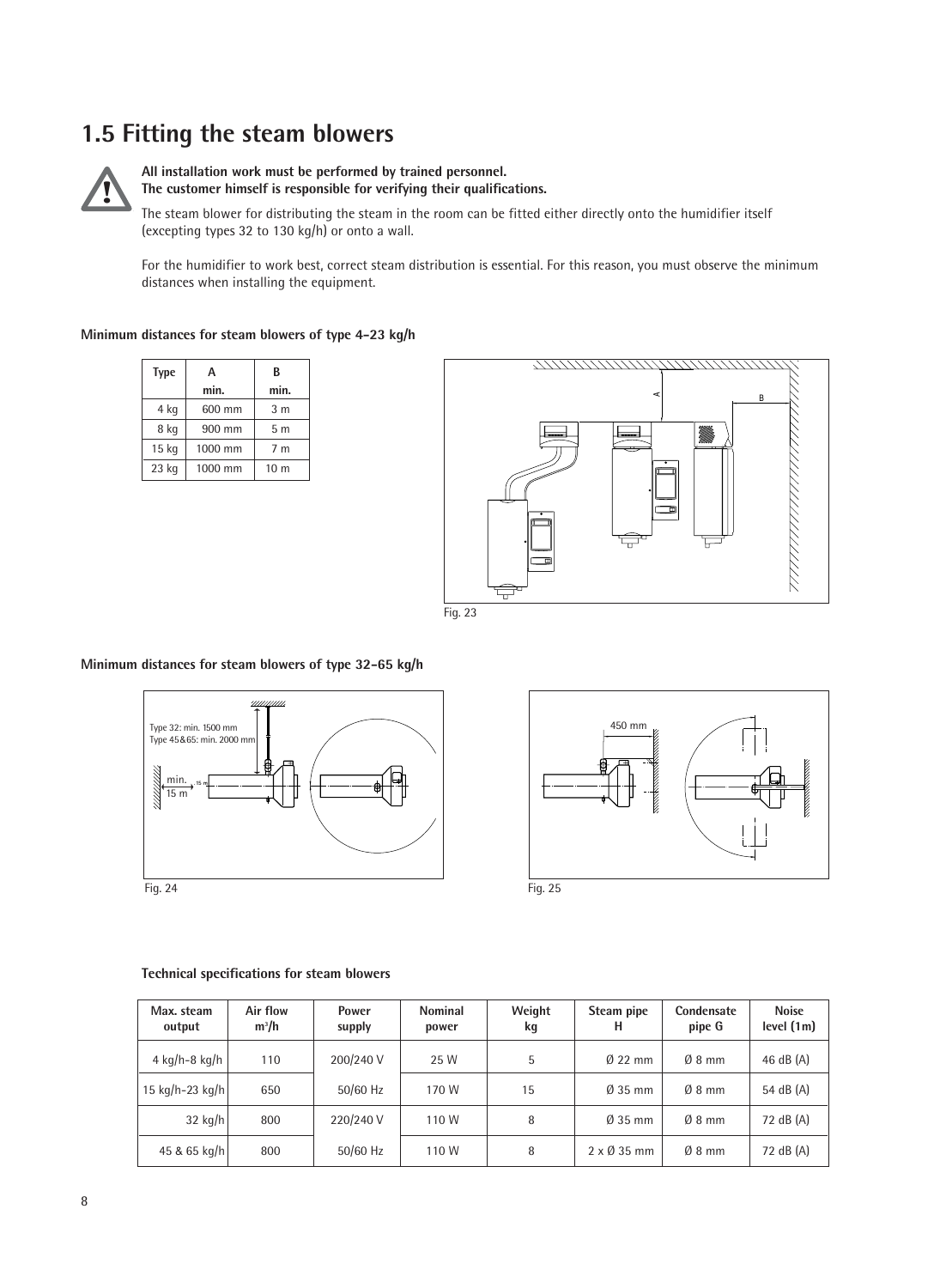# **1.6 Laying the steam hose**

The steam hose should be kept as short as possible. It should not be possible to block or obstruct the steam supply lines in any way. Furthermore, they must be protected from outside interference (e.g. deformities, kinking etc.). After the hose has been laid, it is advisable to re-check everything when the hose is warm. It is equally important to avoid condensation pockets in the hose. Any curves should have as large a radius as possible.

### **Installation material**

If a hose is used for the steam line, it must be the original one supplied by NORDMANN. If other hoses are utilised, NORDMANN cannot be held responsible for any damage that may occur. A hose clamp should be used to link the hose to the steam-distribution pipe.

When laying the steam hose in pipes, cable ducts etc., you must verify their resistance to high temperature (min. 100 °C). All insulation material must also be checked for its resistance to high temperature.

If the steam line installed is of copper, small radii should be avoided wherever possible. Every bend causes an additional resistance. A steam line of copper must have the same diameter as the hose.

If the steam lines are long with a lot of bends and a relatively high internal duct pressure, water may be continuously forced out of the steam cylinder, which impairs performance.

### **Correctly installed**



**Possible Wrongly installed Possible** 

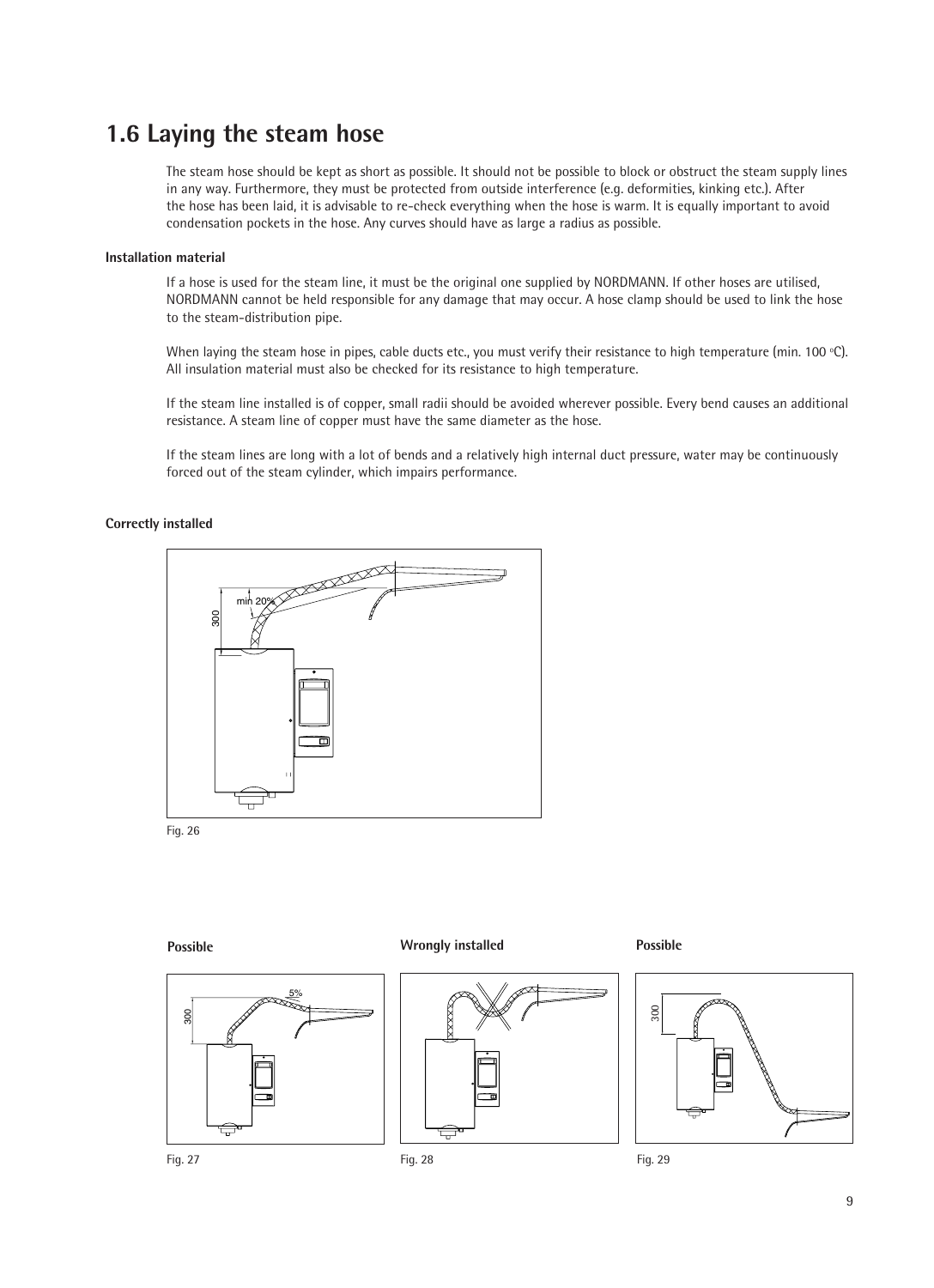# **1.7 Laying the condensate hose**

**It is advisable to lay the condensate hose as near to the vertical as possible and to feed the condensate either directly into an open funnel or below the siphon.**

If the steam-distribution pipe is fitted above the humidifier, the condensate can be fed back to the unit by placing the end of the hose in the filling cup. In this instance, a small siphon should be formed with the condensate hose.

If the condensate is drained off directly, it is advisable to feed back the condensate hose separately. The end of the condensate hose should be in the open air. If the end of the hose is submerged in water, the condensate is prevented from draining away. Fig. 30





# **2. Water connections**

# **2.1 Quality of the water**

NORDMANN humidifiers use ordinary tap water for the production of pure steam. The electrical conductivity should be between 125 and 1250 microsiemens per cm. The hardness of water is measured in accordance with the international unit millimol, calcium and magnesium ions per litre (mmol/l), previously the degree of German hardness (DH):

| Soft water                 | up to 1.3 mmol/l; up to 7°DH                                                                                                                                                                |
|----------------------------|---------------------------------------------------------------------------------------------------------------------------------------------------------------------------------------------|
| Fairly hard water          | 1.3 to 2.5 mmol/l; 7 to 14°DH                                                                                                                                                               |
| Hard water                 | 2.5 to 3.8 mmol/l; 14 to 21°DH                                                                                                                                                              |
| Very hard water            | over 3.8 mmol/l; over 21°DH                                                                                                                                                                 |
| Other international units: | $1^{\circ}$ DH = 1.79 $^{\circ}$ French hardness<br>$1°DH = 1.25°$ English hardness<br>$1°DH = 1.05°$ American hardness<br>$1°DH = 10$ mg/l CaO<br>1°DH = 17.9 mg/l CaCO <sub>3</sub> (ppm) |

NORDMANN's electrode steam humidifiers allow you to use water ranging from soft to very hard, without the need for prior treatment. However, for fairly hard water and above, we recommend the use of the SC-System (NORDMANN's self-cleaning system), since this greatly reduces the amount of maintenance required for the cylinder.

# **2.2 Water intake and drainage**



**All installation work must be performed by trained personnel. The customer himself is responsible for verifying their qualifications.**

Please observe local regulations concerning the connection of appliances to the pressure and drainage systems.

The humidifiers are designed to operate on ordinary tap water. If you intend using treated or de-mineralised water, consult your NORDMANN representative beforehand.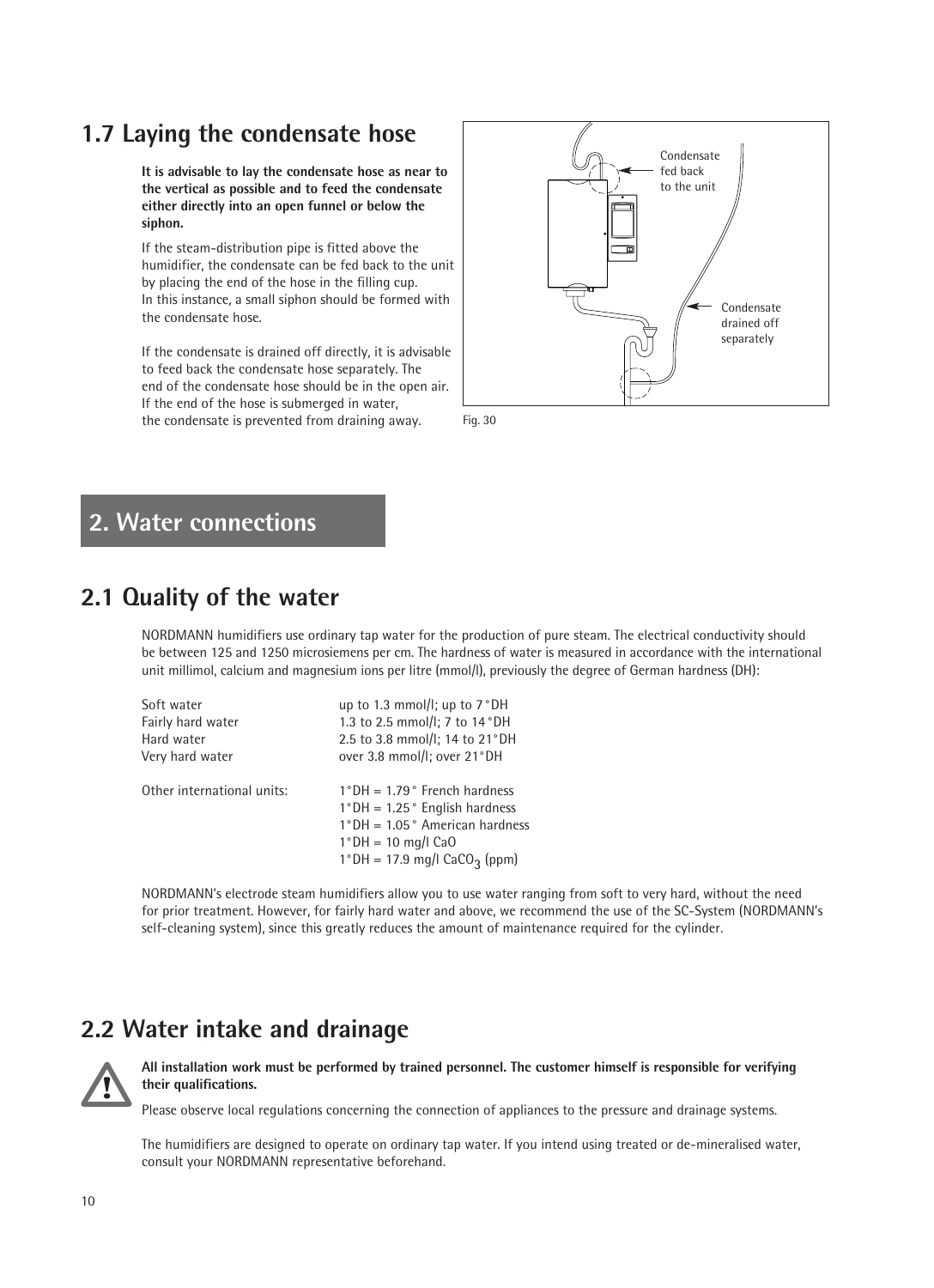### **Connecting to the cold-water supply, with stop cock**

Where the water pressure is between 1 and 10 bar (0.1 to 1 MPa), the unit can be connected directly to the water supply. If it is over 10 bar (1 MPa), connection must be via a pressure-reduction valve  $[set to 4–6 bar = 0.4–0.6 MPa].$ 

In any case, the water feed pipes that you have laid must be flushed thoroughly before connecting them to the humidifier. You should use copper piping only.

Note that the drainage facility should provide the possibility of performing cleaning and maintenance. The drainage pipe should have a decline to the drainage system of at least 5%.

A fine filter should be fitted at the water intake to the humidifier; this prevents the rapid build-up of impediments in the inlet filter of the inlet valve.



Fig. 31

# **3. Electrical connections**

# **3.1 Safety instructions**



**All work pertaining to the electrical installation must be carried out by qualified personnel only. The customer is responsible for verifying the qualifications of the technicians concerned.**

Before performing any electrical work, all power to the humidifier must be disconnected. Please observe local regulations concerning electrical installations. The installation must be fitted with a device which disconnects the unit (with a contact opening of at least 3 mm) on all phases from the mains power supply. NORDMANN humidifiers are designed to be connected to the earth lead and are categorised as belonging to Protection class 1 for electrical equipment. The connection details are provided in the wiring diagrams for each type of unit. Each unit is supplied with the appropriate wiring diagram.

# **3.2 Control voltage**



The standard control voltage of 220–240 V must be applied to terminals L1 and N. A 6.3A spare fuse (F1), located in the terminals of the fuse holder, is incorporated in the humidifier. The electronics and the accessories have a 24 V power supply which is protected by a fuse (F2). A spare fuse is situated in the terminals of the fuse holder.

**N.B.: When performing cleaning and maintenance work on the unit, all power to the humidifier, including the control voltage, must be disconnected.**

# **3.3 Heating voltage**

The cross-section of the electrical wires and the minimum fuse size should be chosen in accordance with the connection requirements (cf. technical specifications) of the type of humidifier employed. The electric supply cables must be connected to the unit's terminals correctly. We recommend to re-tighten the screw terminals after a few days.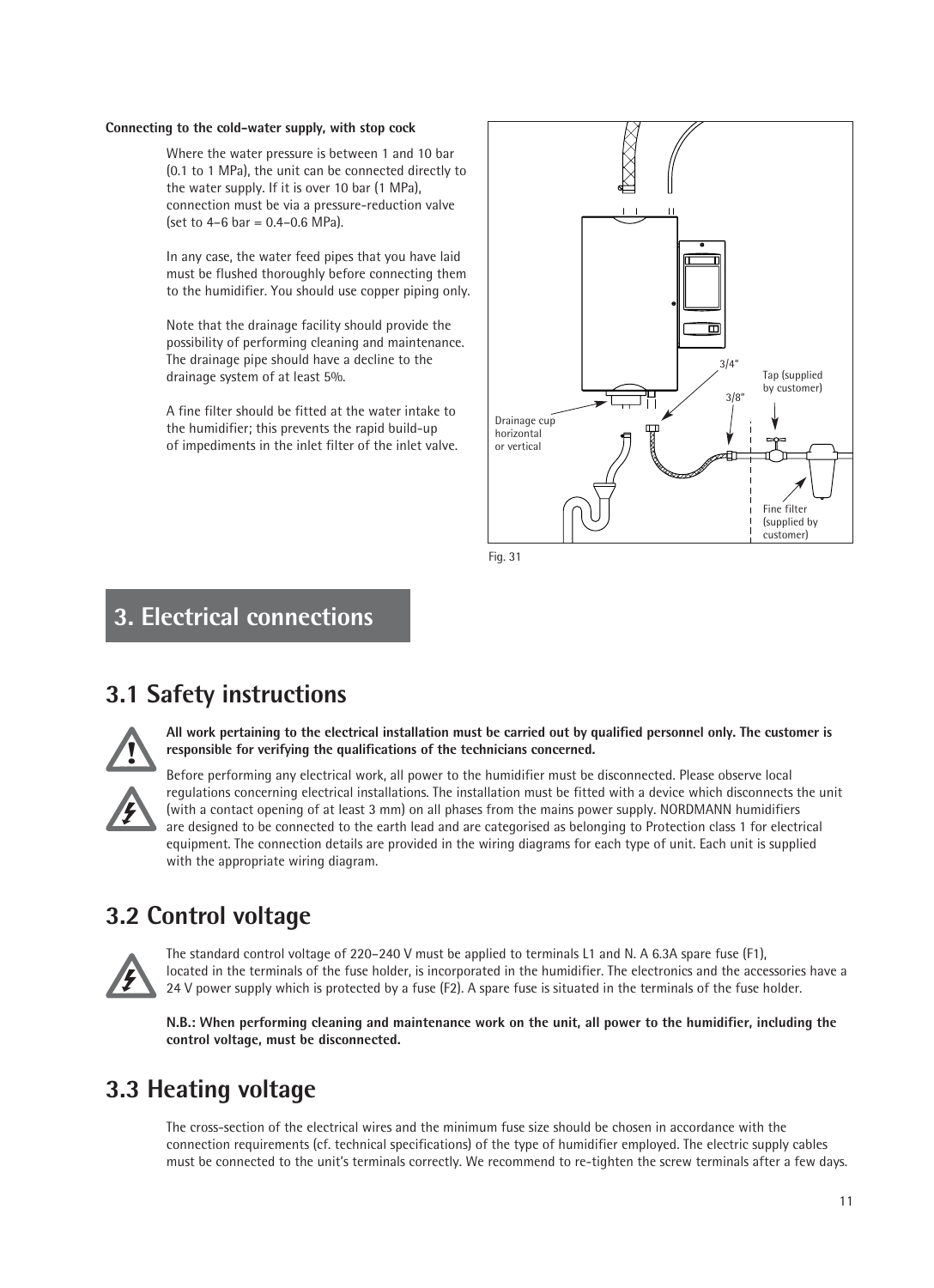# **3.4 Proportional adaptor (option)**

The proportional adaptor can be either factory fitted or fitted subsequently by the customer simply by inserting it onto the electronics unit.

The following control signals from humidity controllers can be processed:

| $0 - 2V$           | $0 - 5 V$                  | $0 - 10 V$ | $0 - 16$ V  |  |  |  |  |  |  |
|--------------------|----------------------------|------------|-------------|--|--|--|--|--|--|
| 0-20 V (SCS) 1-5 V |                            | $2 - 10 V$ | $0 - 20$ mA |  |  |  |  |  |  |
| 4-20 mA            | potentiometer min. 135 Ohm |            |             |  |  |  |  |  |  |

# **3.5 RS 485 interface**

The standard RS 485 interface provides a data transmission system in accordance with the American EIA (Electronic Industries' Association) standard, permitting high-speed transmissions free of disturbance. Data are transmitted in series via two wires. To supply the accessories with power, there is a 24 V d.c. system with two other wires.

The bus structure enables both closed and open lines with stub cables and branches (tree system).

Transmission is performed on a twisted and screened two-wire cable, at distances of up to 1.2 km without amplifiers, and with up to 32 subscribers.

# **4. Putting into operation**

# **4.1 How the humidifier works**

NORDMANN humidifiers use ordinary tap water to produce steam. The water is converted directly into steam in a steam cylinder by electrode heating using electrical energy. In so doing, the water acts as the electrical resistance. Vaporisation occurs at atmospheric pressure (non-pressurised).



Fig. 32

The electronic control system, with its highly-integrated microcontroller, regulates the vaporisation process in accordance with a new principle developed by NORDMANN which allows rapid output changes to be made. The humidifier adapts itself fully automatically to the quality of the water used. Due to this ability to set the optimum water concentration in the steam cylinder, the smallest of adjustments to the water level can effect a change in the steam output. Therefore, the unit reacts quickly and accurately to any setpoint changes. Because of its ultimate degree of efficiency, this new type of control system ensures perfect drainage, i.e. the process of water deconcentration in the cylinder. The use of fuzzy logic technology improves the controllability. The microcontroller of the AT 3000 series works with fuzzy-logic algorithms. This regulates the conductivity or mineral concentration in the steam cylinder and achieves ideal operating conditions while, at the same time, maximising the operational reliability. Furthermore, the output fluctuations which occur during normal operation are kept to a manageable minimum by the automatic water-intake and drainage functions.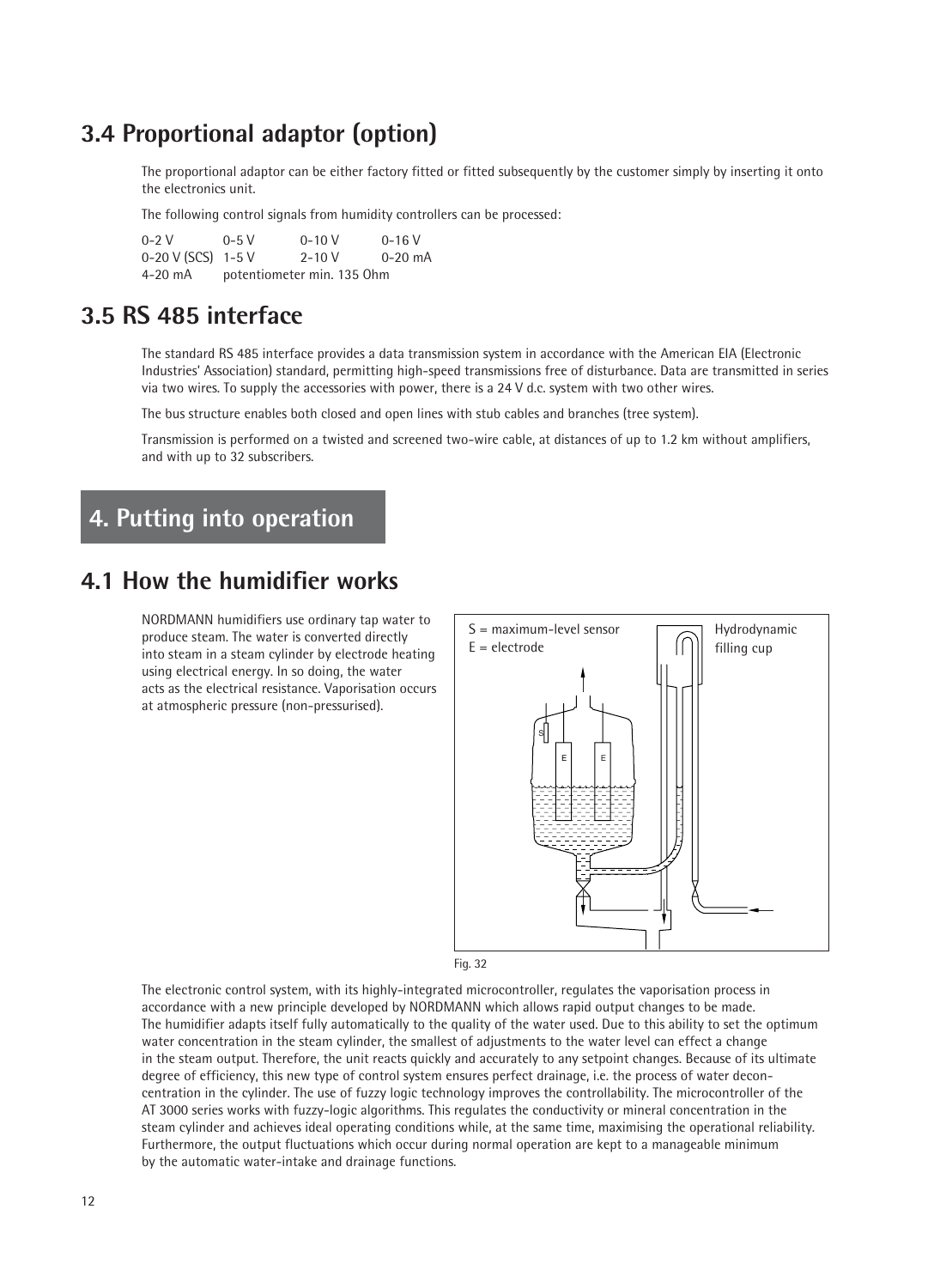# **4.2 The steam cylinder and the SC-System**

The SC-System is a patented self-cleaning system developed by NORDMANN for its electrode steam humidifiers. Because the minerals are kept in suspension, there is little accumulation of deposits on the floor of the cylinder. The loose minerals are flushed away during normal drainage operations. The steam cylinder's service life is considerably lengthened and the time spent on maintenance is reduced.

The serviceable life of a steam cylinder is dependent on both the quality of the water supply and the unit's actual operating hours.



**Lifetime of a steam cylinder at 100% steam output**

Fig. 33

A regular check of the steam cylinder ensures trouble-free operation.

If the humidifier indicates U1 (cf. 4.8), it can still be run for a few days before the steam cylinder needs to be replaced. We recommend that you keep a spare cylinder in stock for each unit.

NORDMANN's steam cylinders are so economical that it is usually cheaper to replace the cylinder than to clean it. To clean the cylinder, it should first be emptied (by pressing the button for manual draining) and then removed. After the drainage filter has been taken out, the cylinder can be well flushed with tap water (using no chemical substances).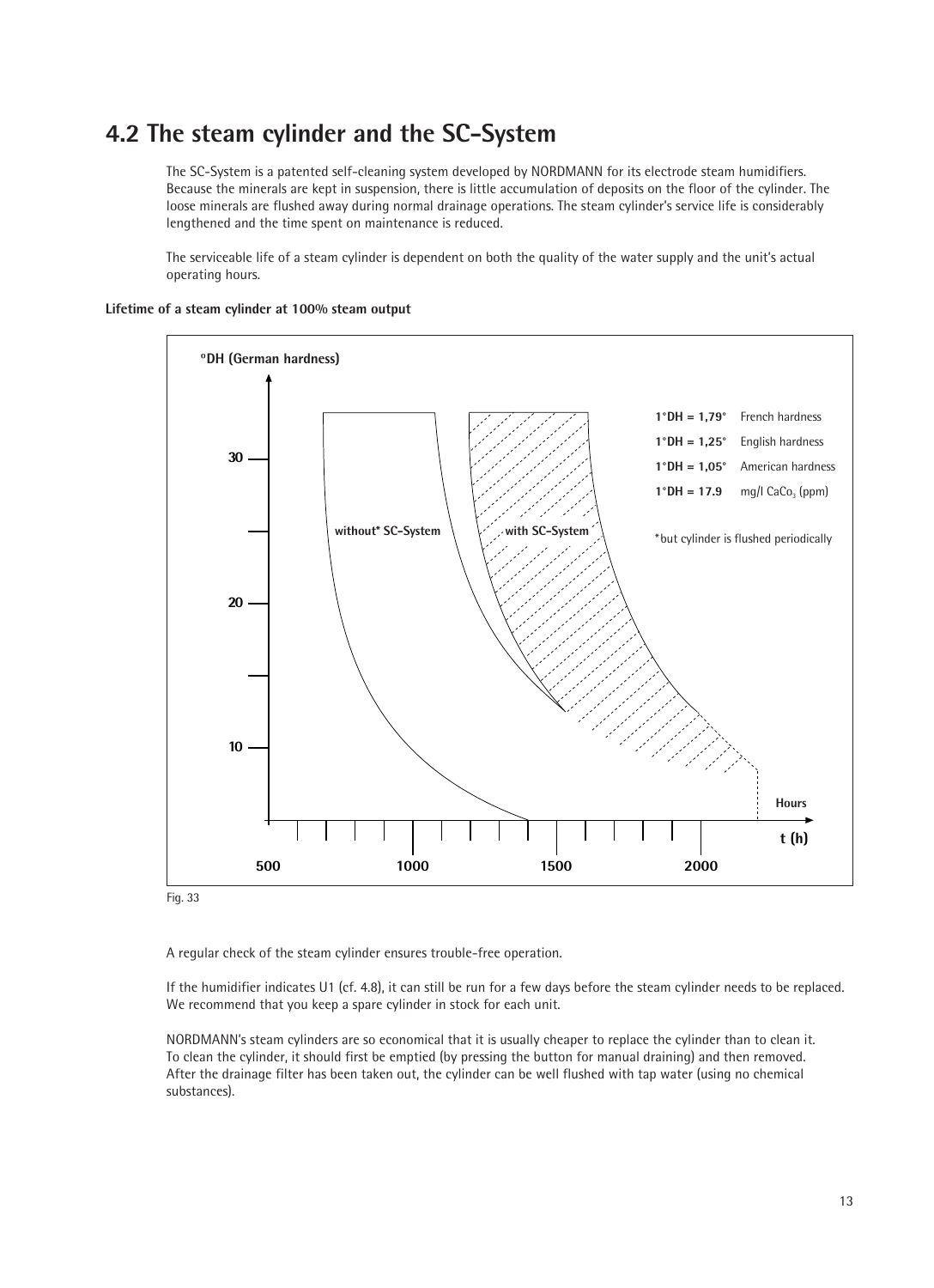# **4.3 Putting the humidifier into operation**

After the steam hose, water feed pipe, drainage pipes and electrical cables have all been correctly connected, the AT 3000 humidifier can be switched on using the black power switch. When the T4 key is pressed, the LED for output limitation lights up and the level of output limitation is shown on the display. All humidifiers are set ex works to 100% output. If the SELECT key is pressed, you can choose a different level of output limitation.

As soon as the humidistat or humidity controller demands humidification, the green Humidification LED lights up, the contactor is activated and, soon after, water is fed into the steam cylinder, whereupon fully automatic operation commences.

Of course, the humidifier will operate automatically only if (a) it was installed by a specialist and (b) the shut-off valve in the water feed pipe is open.

After the water in the steam cylinder has been heated up, the production of steam begins.

During the start-up phase, or after a new replacement cylinder has been fitted, the maximum water level, or Niveau max. can be attained. When Niveau max. has been reached, the inlet valve closes briefly; this is a normal occurrence during the steam cylinder's concentration phase. The length of this phase can differ; it lasts until the cylinder has reached the nominal rating. In the first stage of the service level, you can check whether Niveau max. has been attained (see Item 5.6).

# **4.4 Automatic operation**

The AT 3000 series' special electronic controls unit with microcontroller regulates all operations automatically, so that the user does not need to take any action or make any settings during normal running.

# **4.5 Programming level**

The humidifiers of the AT 3000 series have a programming level which has a large array of functions, allowing the unit's characteristics to be matched to a wide variety of conditions or tailored exactly to the customer's particular requirements.

You are not permitted to use the programming level unless authorisation to do so has been granted by a NORDMANN specialist. Your NORDMANN representative will be glad to advise you in this matter.

# **4.6 Safety functions**

NORDMANN humidifiers are protected against running dry, i.e. the power is cut off automatically as soon as the electrodes in the steam cylinder protrude above the water level.

If current consumption becomes excessive (25% above the normal level), the outlet valve is opened automatically. Because the electrodes are then in contact with less water, current consumption falls back to the nominal value.

If current consumption fails to fall below 140% of the nominal level even after several drainage operations, the humidifier soon turns itself off automatically, and «U2» appears in the display.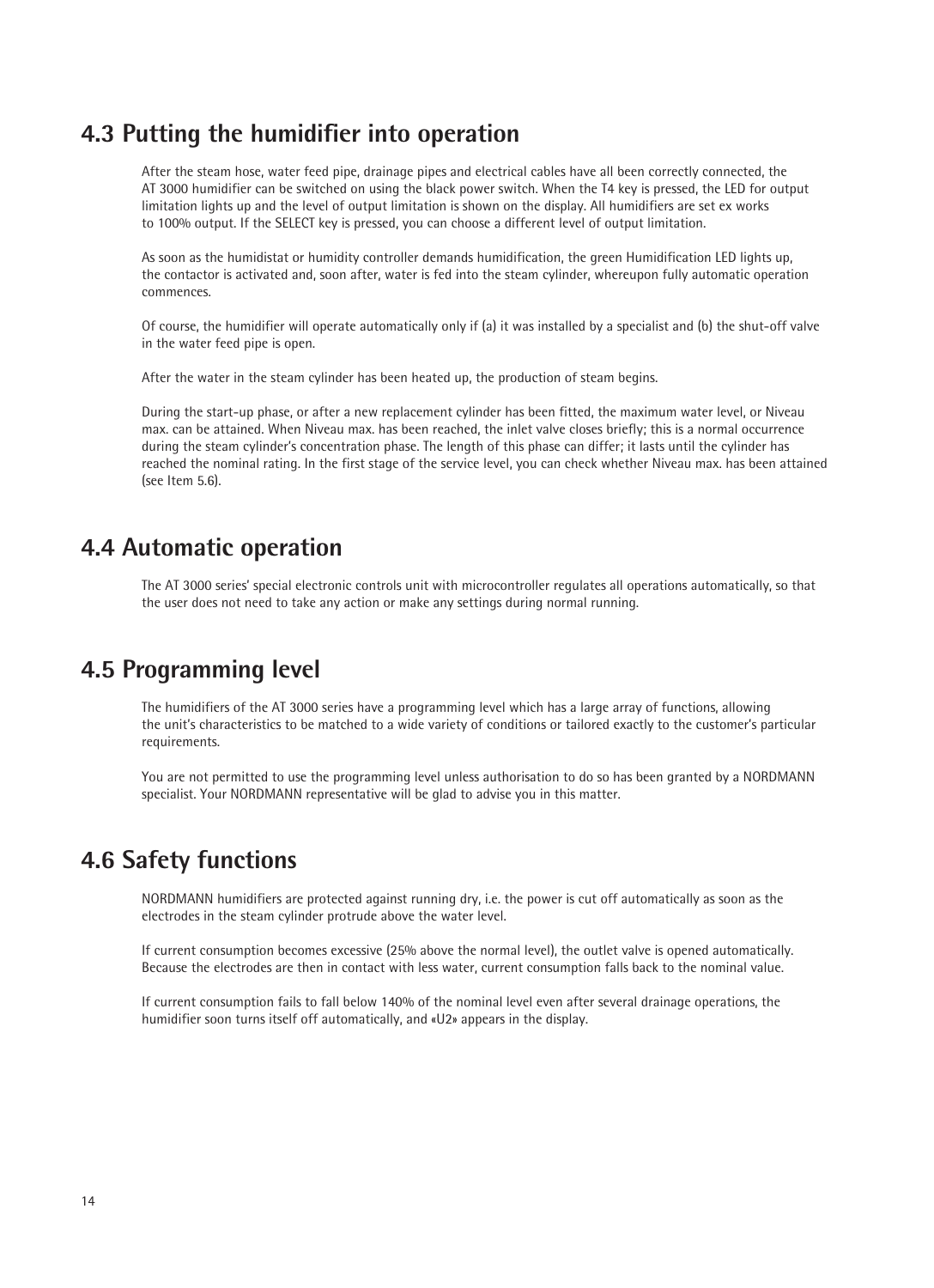# **4.7 Information from the display**

The large-scale, four-digit, LED display allows numbers and letters to be indicated. Its size and clarity mean that it can be read easily even when the light is poor.

|                                                  | <b>Key</b>     | <b>Function</b>                                                                                                                                                                                                                                                                                                                                                                                                                                                                                                                                                                                                                                                                                                                                                                                                                                                                                                                                                                                                                                                                                |
|--------------------------------------------------|----------------|------------------------------------------------------------------------------------------------------------------------------------------------------------------------------------------------------------------------------------------------------------------------------------------------------------------------------------------------------------------------------------------------------------------------------------------------------------------------------------------------------------------------------------------------------------------------------------------------------------------------------------------------------------------------------------------------------------------------------------------------------------------------------------------------------------------------------------------------------------------------------------------------------------------------------------------------------------------------------------------------------------------------------------------------------------------------------------------------|
|                                                  | T1             | Allows the steam cylinder to be manually drained. Pressing T1 once<br>causes the drainage valve to open. The red LED flashes. Pressing it again<br>causes the valve to close. If you forget to close the valve, it closes<br>automatically after 30 minutes.                                                                                                                                                                                                                                                                                                                                                                                                                                                                                                                                                                                                                                                                                                                                                                                                                                   |
|                                                  | T <sub>2</sub> | Works on double units only. Pressing T2 allows you to read or set the<br>operating data of either the left- or right-hand steam cylinder (the red<br>LED indicates which one).                                                                                                                                                                                                                                                                                                                                                                                                                                                                                                                                                                                                                                                                                                                                                                                                                                                                                                                 |
|                                                  | T <sub>3</sub> | Allows you to select and show 3 operating variables: steam output<br>[kg/h]; current [A]; setpoint steam [%]. When T3 is pressed, the relevant<br>LED indicates which variable is being shown on the display.                                                                                                                                                                                                                                                                                                                                                                                                                                                                                                                                                                                                                                                                                                                                                                                                                                                                                  |
| ⊜<br>88 88<br>T <sub>5</sub><br>$\mathbf{I}_{6}$ | T <sub>4</sub> | Allows you to select:<br>• humidifier capacity limitation in %<br>• access to the programming level<br>• access to the servicing level<br>The relevant LED shows which option you have selected.<br>1. Humidifier capacity limitation in %.<br>On pressing T4 for the first time, the capacity limitation LED lights up.<br>The limitation value appears in the display and can be set, using the<br>SELECT button, between 20 and 100% (factory setting is 100%). When<br>another key is pressed, the last limitation value is automatically saved.<br>2. Activating the programming level.<br>When T4 is pressed again, you reach the programming level. The LED of<br>the T5 (SELECT) key then flashes, inviting you to select a defined<br>function (cf. Item 4.5). Use the SET key to activate functions or make<br>settings.<br>3. Activating the servicing level.<br>Pressing T4 yet again enables you to reach the servicing level. The<br>LED of the T5 (SELECT) key then flashes, inviting you to check defined<br>elements (cf. Item 5.6). Use the SET key to obtain information or |
|                                                  | T <sub>5</sub> | perform the component check.<br>The SELECT key allows you to:                                                                                                                                                                                                                                                                                                                                                                                                                                                                                                                                                                                                                                                                                                                                                                                                                                                                                                                                                                                                                                  |

• select stored functions in the programming level

- select defined checking stages in the servicing level
- set the output limitation
- 

Fig. 34

# **T6 The SET key allows you to:**

- activate, de-activate or parameter the special functions in the programming level
- switch particular elements on or off in the servicing level
- **Reset** Key T6 (SET) also serves as a RESET button when «U codes» appear in the display.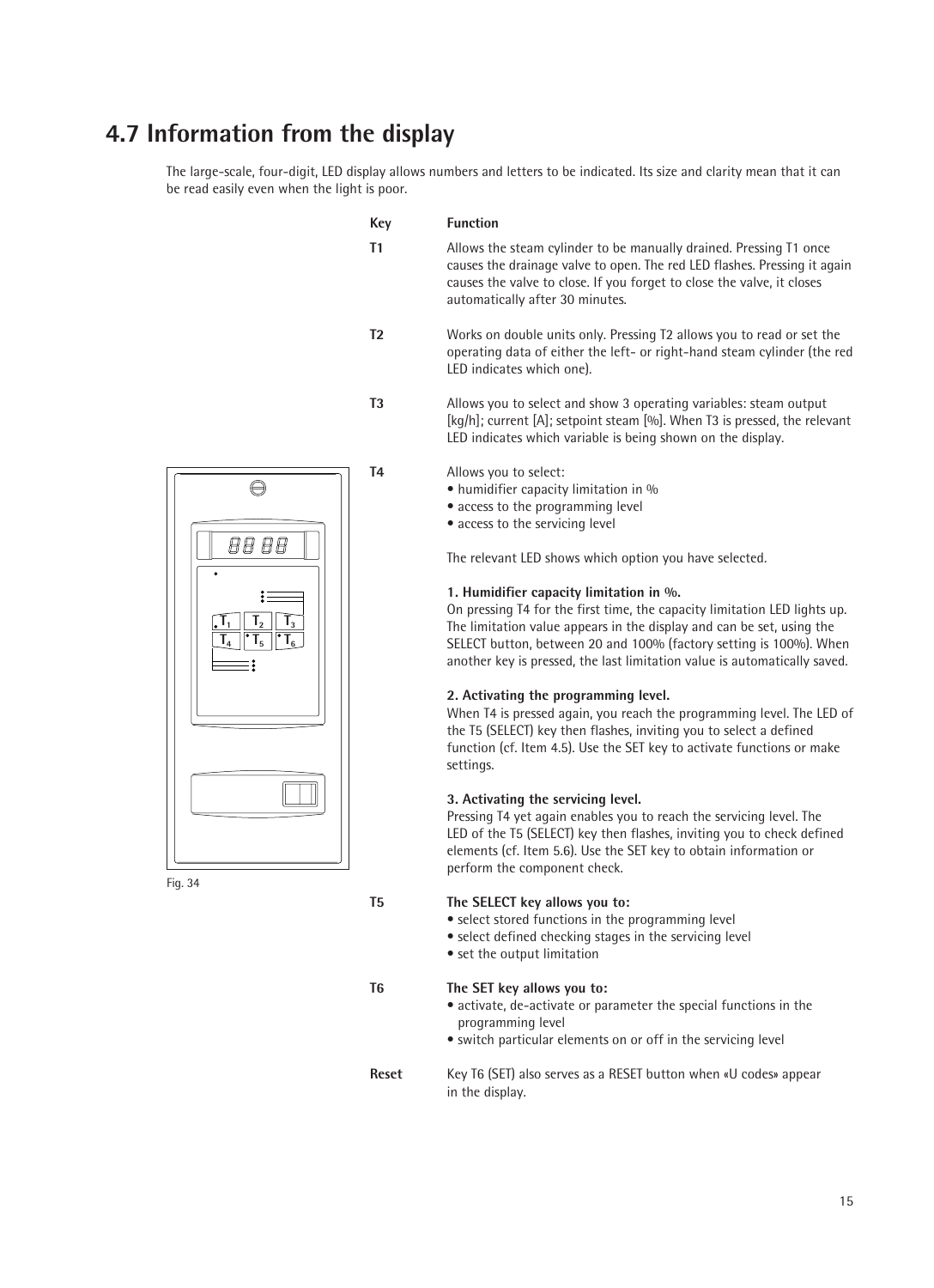# **4.8 Servicing and system messages**

The newly-developed electronic controls unit with microcontroller continuously monitors the operations of the AT 3000 humidifiers. Any deviations from the operating condition (U codes) are shown on the display.

### **Code U1 Servicing signal**

The steam cylinder can no longer attain the nominal output and needs, therefore, to be cleaned or perhaps replaced. A visual inspection of the inside of the cylinder is necessary to be able to decide whether it needs replacing. Code U1 is purely a servicing code; the unit does not switch off automatically. The humidifier continues to function at a reduced output. Acknowledgement is effected by pressing T6 SET button (cf. Item 4.7).

### **Code U2 Excess current**

Whenever there is excess current (140% of the nominal value) during normal operations, the humidifier switches itself off automatically for safety reasons. After the fault has been rectified, the humidifier is put back into operation by pressing T6 SET button (cf. Item 4.7).

### **Code U3 The humidifier fills continuously**

Either there is no heating phase or no water in the cylinder due to the water supply having been cut off. The humidifier switches itself off automatically after 30 minutes and is put back into operation by pressing T6 SET button (cf. Item 4.7).

### **Code U4 Microcontroller uncoded**

This signal appears if a replacement electronic controls unit has been fitted to the humidifier without being coded. The humidifier is prevented from operating. The signal disappears as soon as the electronic controls unit has been coded.

### **Code U5 Preset number of operating hours attained**

This signal can appear only if the number of operating hours for the steam cylinder has been pre-programmed. This is of benefit, for example, if regular servicing periods have been prescribed in accordance with hours run. U5 is purely a servicing code; acknowledgement is effected by pressing T6 SET button (cf. Item 4.7).

The standard, potential-free relay output enables either collective alarms or just one «U» signal (which can be chosen in the programming level) to be displayed remotely.

# **5. Servicing and maintenance**

# **5.1 Cleaning and replacing the steam cylinder**



#### **Before commencing, switch off all power to the humidifier and disconnect the unit from the mains.**

The serviceable life of the steam cylinder depends on both the hours run and the hardness of the tap water used.



The cylinder should be replaced when the electrodes have become insulated so much (because of calcification) that the required steam output cannot be reached. At the same time, the water level in the cylinder continuously touches the Niveau max. sensor. In this case, the specially-constructed water filling cup offers additional protection by feeding excess water directly into the overflow facility, allowing it simply to drain away.

Whenever U1 appears in the display, you should proceed as described on this page. However, the humidifier can still be run for some time before you need to replace the steam cylinder.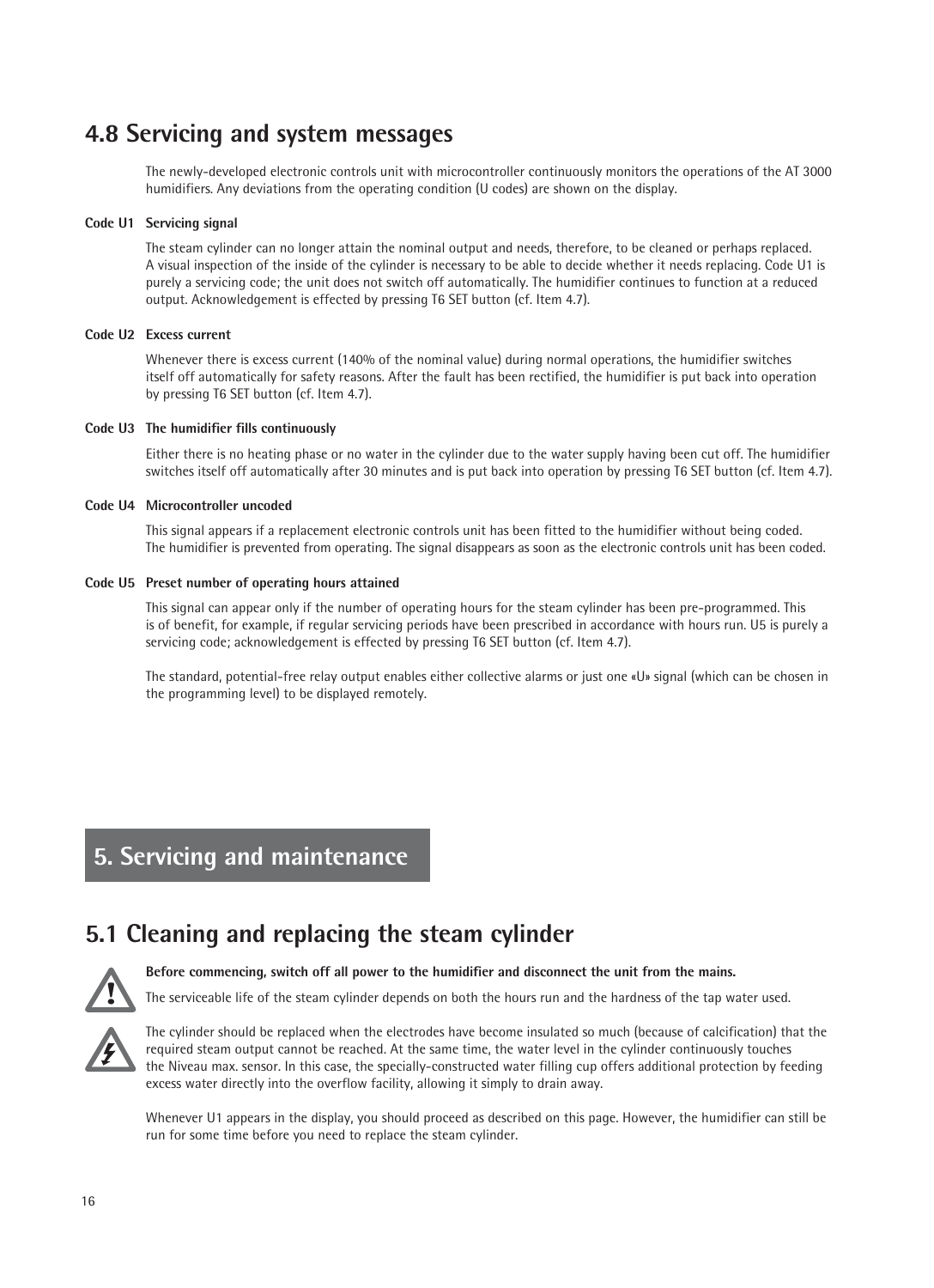### **Procedure for replacing the steam cylinder**

- Open the drainage valve using the manual drainage switch (key T1); the cylinder then empties itself completely. **Let the cylinder cool down.**
- Before proceeding further, disconnect the unit from the mains.
- Loosen the clamp on the steam hose, pull off the hose and remove the electrical plug from the cylinder; the cylinder itself can now be removed.
- To fit the new unit, reverse the above procedure. It is advisable to wet slightly either the O-ring seal on the drainer or the outside of the cylinder's drainage aperture, since this makes it easier to fit the new cylinder.

The humidifier is re-started in accordance with the recommendations detailed in the chapter entitled «Putting the humidifier into operation».



# **5.2 Drainage strainer in the steam cylinder**



All NORDMANN steam cylinders are fitted with a removable drainage strainer which can be extracted easily for cleaning.

The drainage strainer and the cylinder can then be put back into place and the humidifier put back into operation.

# **5.3 Removing the electronics unit**



**All work pertaining to the electrical installation must be carried out by qualified personnel only. The customer is responsible for verifying the qualifications of the technicians concerned.**

Before removing the electronics unit, all power to the humidifier must be switched off.



The electronics unit comprises a processor pcb (printed circuit board) and a display pcb. All pcbs have plug-in connections, which facilitates their replacement. After a replacement of the processor pcb make sure that the print is coded according to the type of unit.

# **5.4 Taking the humidifier out of operation**



Should you wish to take the humidifier out of operation for a long period of time (e.g. in summer or when the airconditioning system is not operated), the steam cylinder must be emptied.

**Before proceeding, switch off all power to the humidifier.**

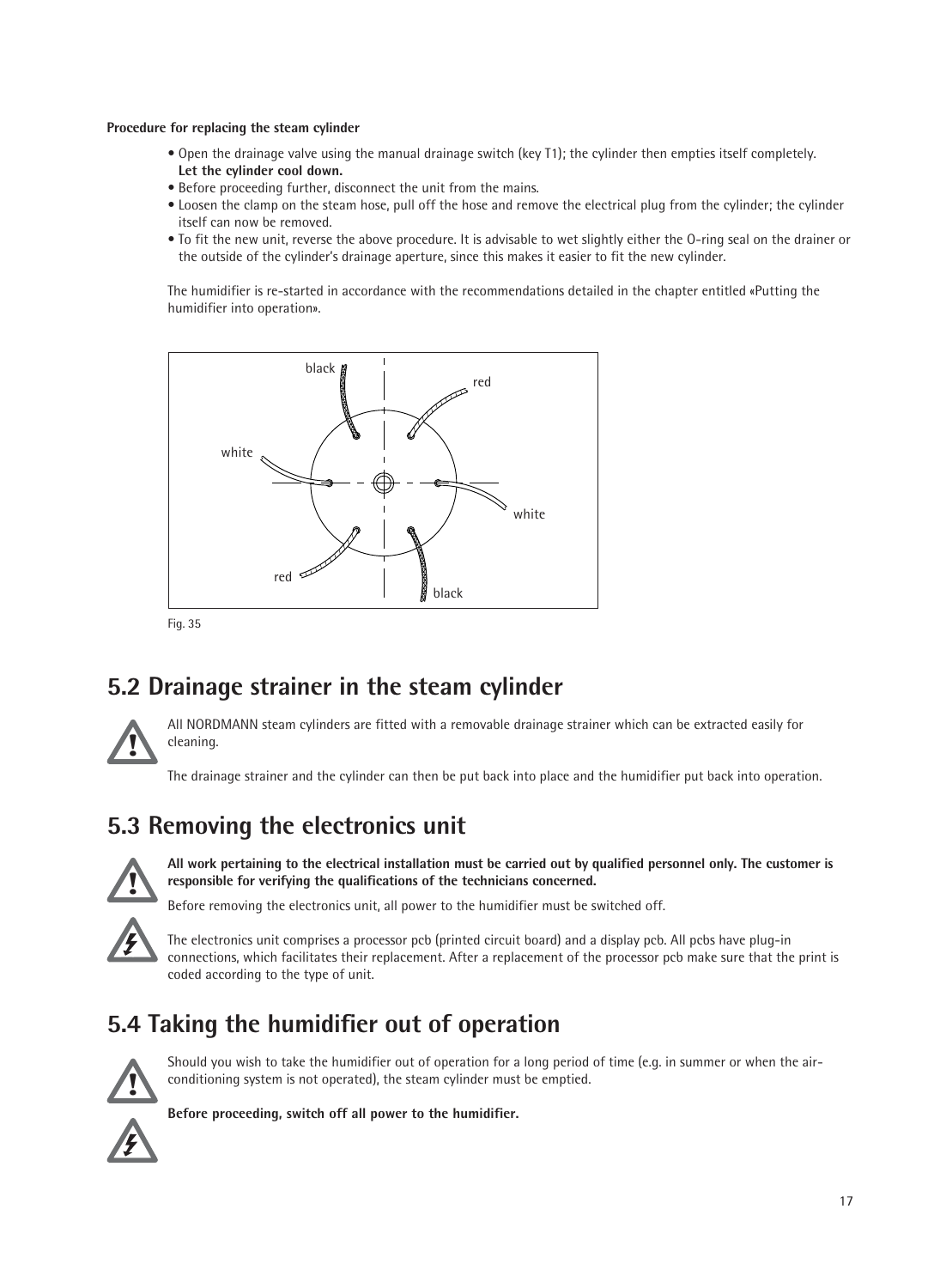# **5.5 Regular servicing**



Regular servicing helps to maintain the operability and reliability of the humidifier.

**All work must be carried out by qualified personnel only. The customer is responsible for verifying the qualifications of the technicians concerned.**

**Before commencing work, all power to the humidifier must be switched off.**

#### **The following checks should be carried out on a regular basis:**

- **Inspect and clean the steam cylinder.** If there are any deposits in the steam cylinder, you should remove the drainage strainer and flush the cylinder thoroughly with tap water (using no chemical substances). If the electrodes are worn, it is time to replace the steam cylinder.
- **Inspect the steam, condensate and water hoses.** Check that they are still correctly laid and that the hose clamps are still tight. Check that the hoses are still in good condition.
- **Inspect and clean the inlet and outlet valves.** If worn, or covered in scale deposits, replace the valves.
- **Check the drainage cup and, if necessary, clean or replace it.**

# **5.6 Service program**

The service program of the AT 3000 humidifiers provides you with information on operating conditions and allows you to set the defaults for the integrated humidity controller (from software version XP16B or higher). Furthermore it enables you to check the components of the unit. You are advised to check the components on regular basis.

After you have left the service program, the humidifier works in accordance with the operating conditions that were set originally.



#### **Checking and setting operations:**

- **SE:** Check the Niveau max. sensor **H:** Check the humidistat or presence of controller signal **Hc:** Activate the integrated humidity controller (cf.item 5.7)<br>**rH:** \* Set the humidity set point of the integrated hum.contro **rH:** \* Set the humidity set point of the integrated hum.controller (cf.item 5.7)<br>**Pb:** \* Set the proportional band of the integraged hum.controller (cf.item 5.7) Set the proportional band of the integraged hum.controller (cf.item 5.7) **- -:** If you continue, steam production will be interrupted **h:** Simulation of the humidification signal **I:** Inlet valve **O:** Outlet valve **C:** Contactor **SC:** Self-cleaning system
- **r1:** Relay for remote collective alarm<br>**r2:** Option: second relay for remote i
- **r2:** Option: second relay for remote indication<br>**r3:** Option: third relay for remote indication **r3:** Option: third relay for remote indication
- **End:** End of service program

\* only visible when **Hc** is activated (**Hc 1** or **Hc 2**)

If you choose **SE, H, Hc, rH,** and **Pb** the humidifier continues to produce steam; for all other functions (after **- -**), steam production is interrupted.

Fig. 36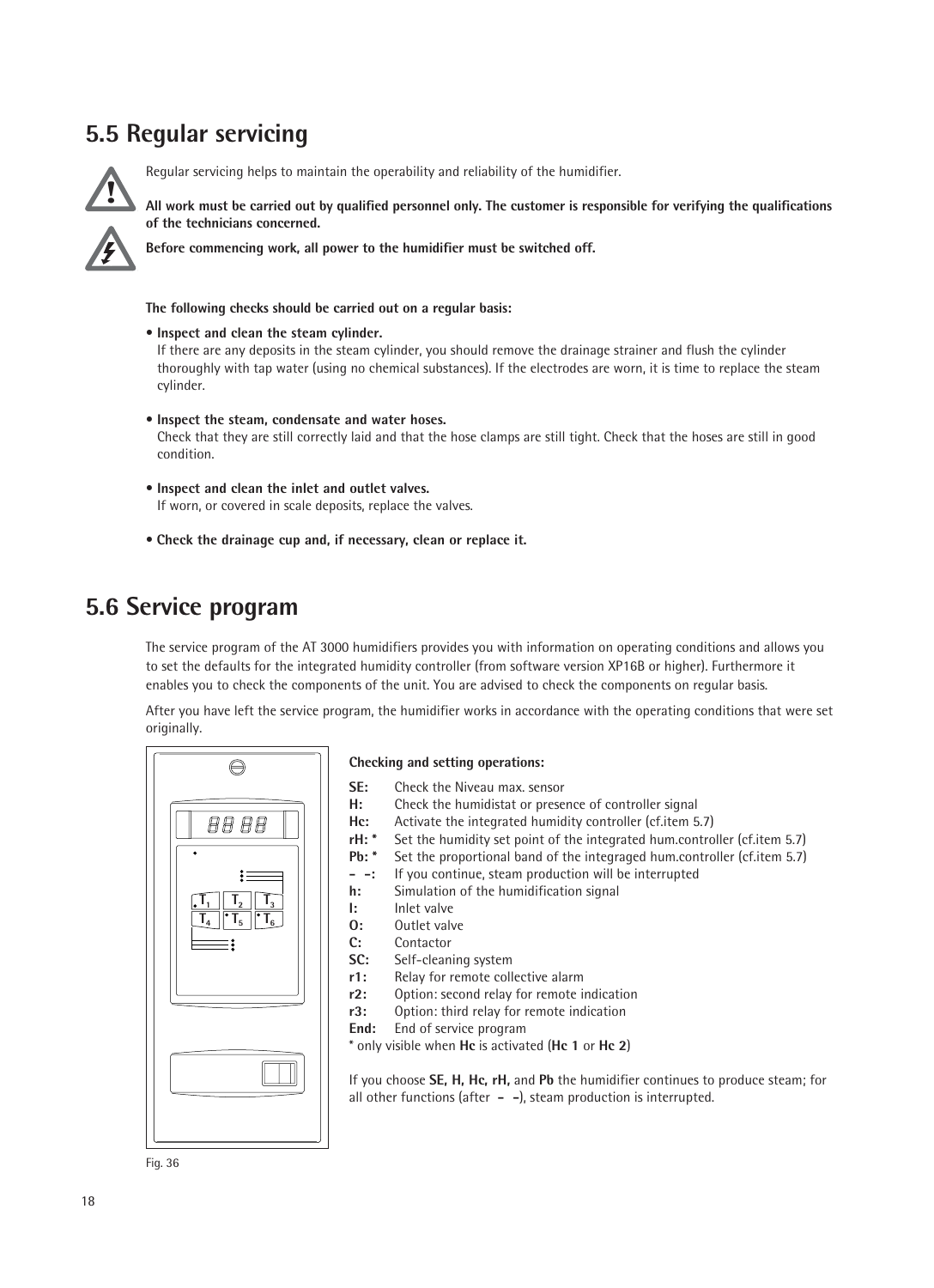# **Starting the service program**

| $\mathbb{R}$ $\bullet$ Key T4          | Select the servicing level                                                     |
|----------------------------------------|--------------------------------------------------------------------------------|
| $\mathbb{R}$ $\bullet$ Key T5 (SELECT) | To select the checking operations                                              |
| $\mathbb{R}$ $\bullet$ Key T6 (SET)    | To select either 1 (active) or 0 (inactive), or to switch components on or off |

# **N.B.: On double units (two cylinders), first choose the appropriate cylinder by pressing key 2.**

# **Display indications**

| SE        | 1:         | Niveau max. in the steam cylinder has been reached                                      |
|-----------|------------|-----------------------------------------------------------------------------------------|
| <b>SE</b> | 0:         | Niveau max. in the steam cylinder has not been reached                                  |
| н.        | 1:         | Humidification signal present                                                           |
| н         | 0:         | No humidification signal present                                                        |
| Hc        | $oF$ :     | *integrated controller switched off, control via external controller                    |
|           | Hc 1:      | *integrated controller activated for single units or parallel operation of double units |
|           | $He = 2$ : | *integrated controller activated for sequencial operation of double units               |
| rH        | XX:        | *Setting of the humidity set point 3099%                                                |
| <b>Pb</b> | XX:        | *Setting of the proportional band 515%                                                  |
|           |            | If you continue, steam production will be interrupted                                   |
|           |            | $*$ cf.item 5.7.2                                                                       |

#### **Checking the components**

| h                | 0        | Humidistat/controller is switched off manually (simulation) |
|------------------|----------|-------------------------------------------------------------|
| h                | 1        | Humidistat/controller is switched on manually (simulation)  |
|                  | 0<br>1   | Inlet valve is closed<br>Inlet valve is opened manually     |
| 0                | $\bf{0}$ | Outlet valve is closed                                      |
| $\bf{0}$         | 1        | Outlet valve is opened manually                             |
| C                | 0        | Contactor is off                                            |
| $\overline{c}$   | 1        | Contactor is switched on manually                           |
| <b>SC</b>        | $\bf{0}$ | Pump for SC system is off                                   |
| <b>SC</b>        | 1        | Pump for SC system is starting up                           |
| r1               | 0        | Relay is not energised                                      |
| r1               | 1        | Relay cuts in                                               |
| r2               | 0        | Relay is not energised                                      |
| r2               | 1        | Relay cuts in                                               |
| r3<br>r3<br>End: | 0<br>1   |                                                             |

# **Closing the service program**

By pressing any key except SELECT and SET anywhere in the service program. The system returns to the same status as it was in before the service program was activated.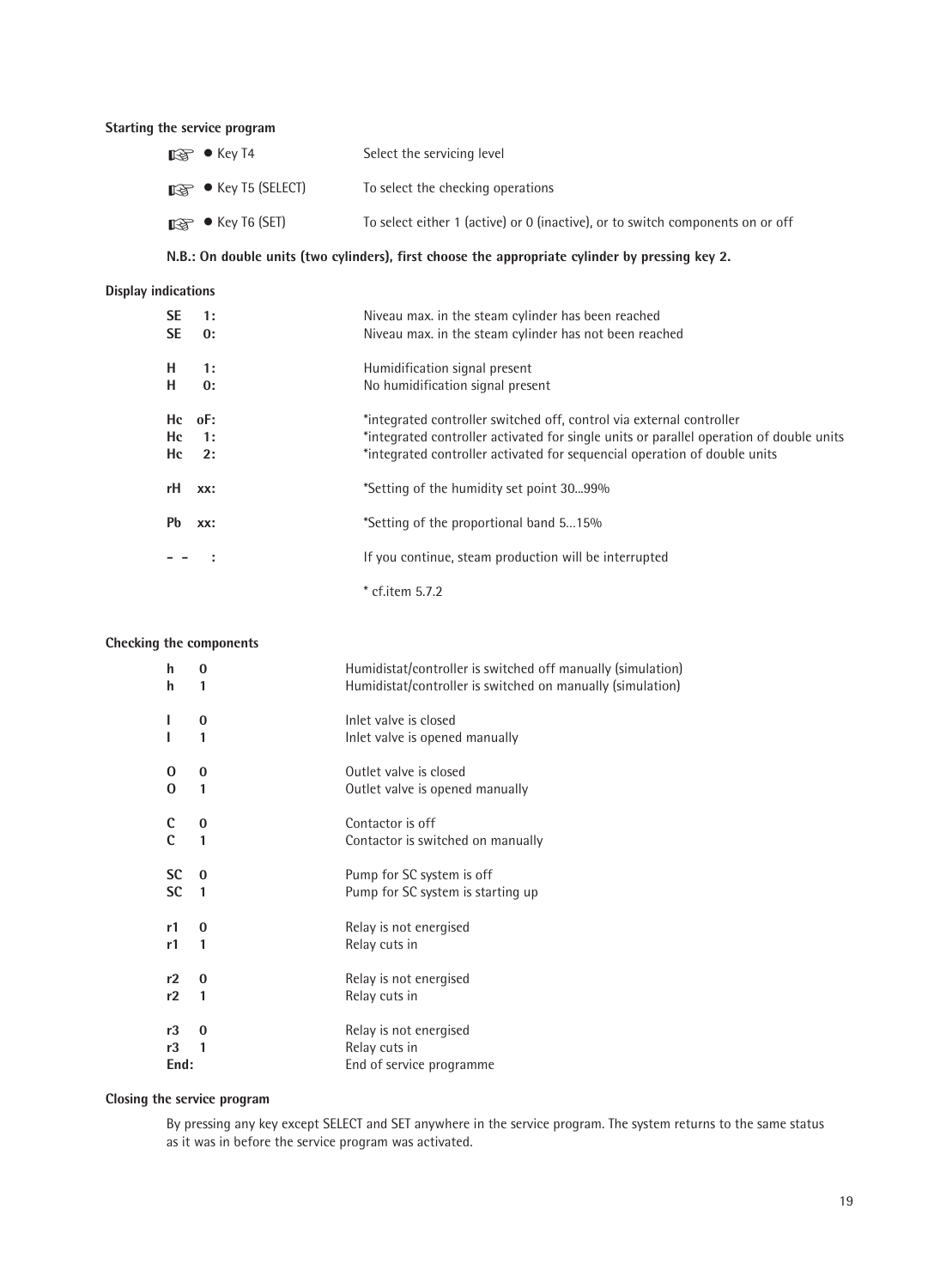# **5.7 Integrated Humidity Controller**

### **5.7.1 Function**

The integrated humidity controller is a new feature for all AT 3000 units with software version XP 16B or higher. This newly designed and programmable function enables the humidity in the duct or in the ambient to be controlled. For connecting a humidity sensor to the integrated humidity controller the proportional adaptor (Art. 912 10 00) is required.

The controller function is activated in the service level of the AT 3000 unit, afterwards the set point humidity and the proportional band are set in the following menu points of the service level. The microprocessor electronics of the AT 3000 then controls the steam capacity of the AT 3000 as P-controller.

### **5.7.2 Settings**

press «T4» until LED lights up at "**Service Level**" ☞

press «T5 SELECT» until display shows **Hc** (**H**umidity **c**ontrol) ☞

chose with «T6 SET» the desired operating mode (**oF**, **1** or **2**) ☞

| $\vert$ Hc oF $\vert$ Integrated humidity controller switched off, control via external controller       |
|----------------------------------------------------------------------------------------------------------|
| $\vert$ Hc $\vert$ $\vert$ Controller activated (for single units or parallel operation of double units) |
| Hc 2   Controller activated for sequential operation of double units                                     |

**■ set thange to rH** with «T5 SELECT» and enter set point humidity with «T6 SET» (30...99%) regularies to the main with «T5 SELECT» and enter proportional band with «T6 SET» (5...15%)

After the integrated humidity controller is activated the display shows the measured actual relative humidity (instead of the two horizontal hyphens).



### **5.7.3 Humidity Sensor**

The integrated humidity controller of the AT 3000 operates with active humidity sensors which are connected to our proportional adaptor. All common and codable sensor signals can be processed. A control voltage of 24V DC for the sensor is available from the humidifier, should the sensor need any other supply voltage, this needs to be taken from another source. For the wiring of the sensor please refer to diagram 344 24 38.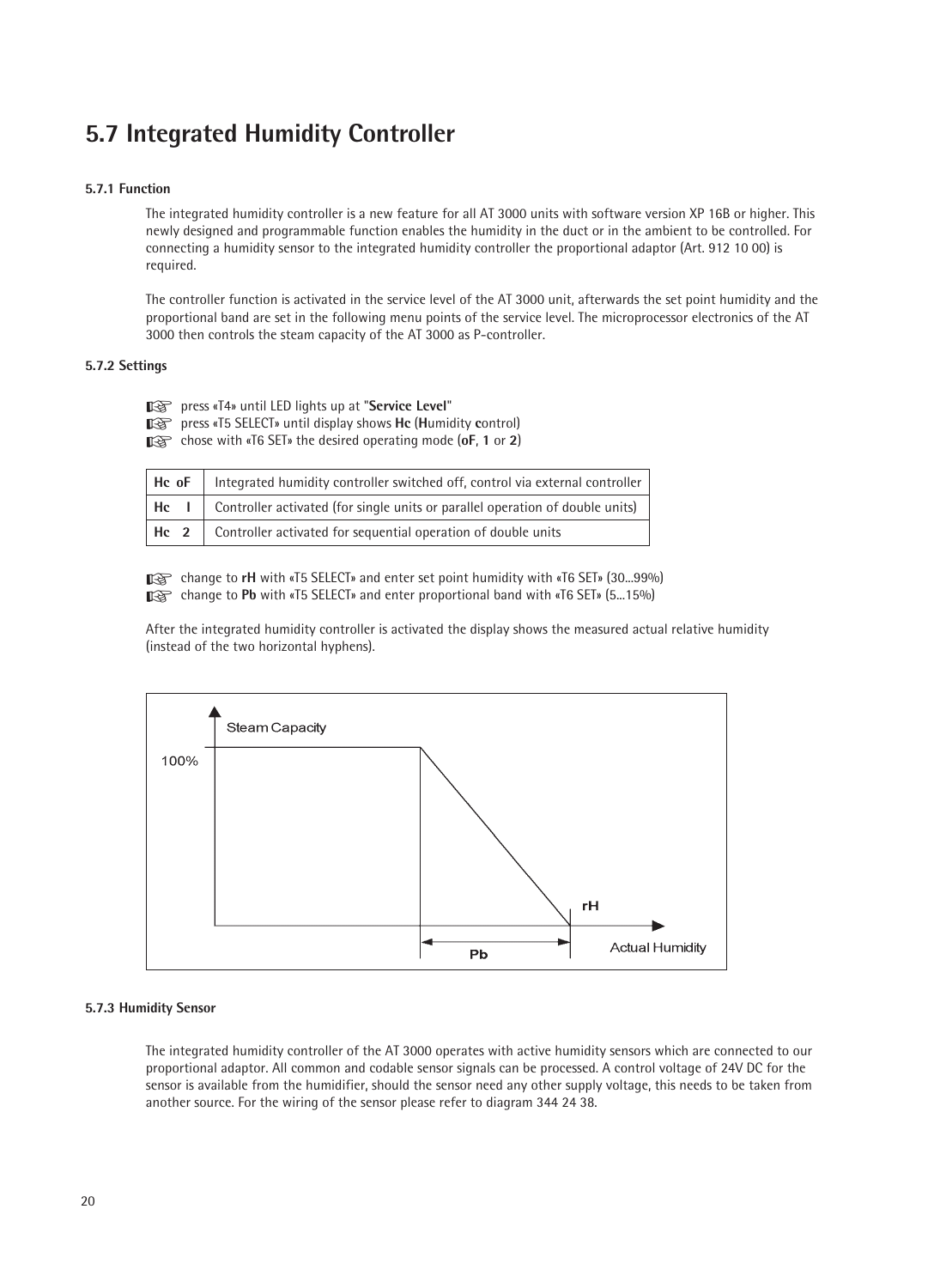#### **5.7.4 Maximum Level Hygrostat (safety device)**

Basically a simple on/off hygrostat is used as a maximum hygrostat. As usual it is connected to the safety circuit (terminals L1 + H). Please also refer to the wiring diagram of the AT 3000 unit.

#### **5.7.5 Humidity sensors with double units**

The two cylinders of a double unit either can be run together (in parallel) or controlled separately from each other. If both cylinders are controlled in parallel, only one humidity sensor is needed. When the two cylinders are controlled independently, then each side requires a humidity sensor.

In the operating mode 2 a sequential operation can be realised. In this case the first cylinder runs to its full capacity, once it is reached the second cylinder will start.

#### **5.7.6 Upgrade**

A later modification of already existing AT 3000 units with the integrated humidity controller is possible. The fitted EPROM on the supply and processor pcb of the unit has to be replaced by the EPROM version XP16B or higher. Before the replacement of the EPROM it is advisable to note down the changed parameters in the program level. Then replace the old EPROM with the version XP 16B or higher. Afterwards do a Master Set (function 99 in the program level) and then, if necessary, reprogram the original settings according to your requirements. This procedure guarantees that no set parameters will be lost.

# **6. Rectifying faults**

# **6.1 The humidifier produces insufficient or no steam**

When a fault occurs, the problem is often sought only on the humidifier, though the fault may have been caused by a problem in the plant.

For successful trouble-shooting, some knowledge of plant technology (air-conditioning, controls) is necessary.

You should proceed in the following order:

- Observe
- Work out the problem
- Take action

### **The following causes are possible:**

- The steam cylinder is new and merely in the start-up phase.
- The humidistat/humidity controller is not demanding any humidity.
- A safety element, such as a maximum humidistat etc., is not allowing humidification to take place.
- The safety link between terminals L1 and H has not been made (if a proportional adaptor is used).
- The control fuse F1 or F2 has blown.
- The heating power is off or the electrode plugs have not been inserted.
- There is no water in the steam cylinder because the water supply has been interrupted (e.g. stop cock is closed etc.).
- The filter or the nozzle in the inlet valve is blocked or damaged.
- An output limitation has been programmed.
- The cylinder needs replacing.
- The humidifier is too small for the job.
- The current transformer is either defective or not connected correctly.
- The contactor coil is defective.
- The steam hose is blocked or has a kink in it.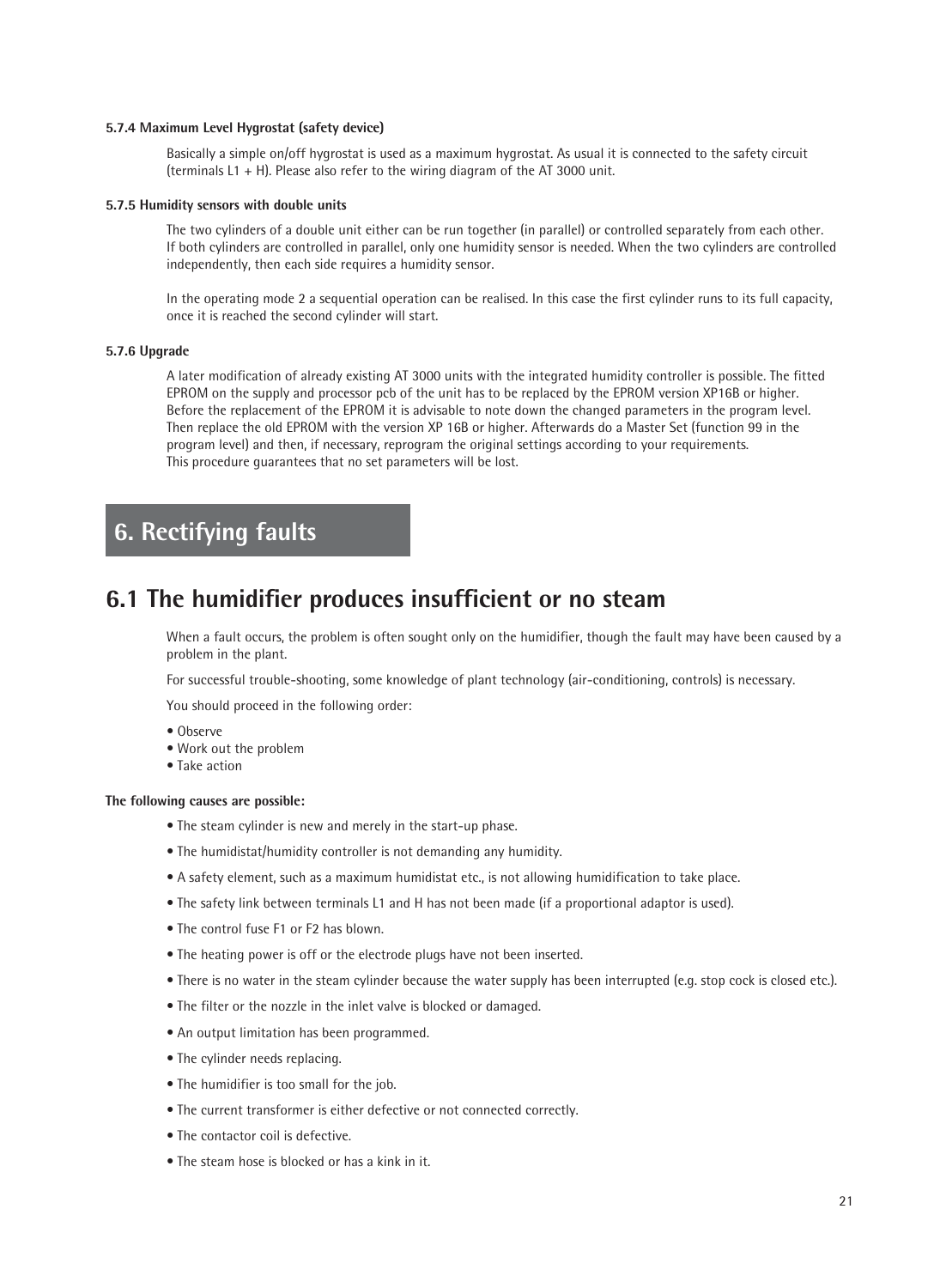# **7. Spare parts list**

Detailed drawings of spare parts with their article number are available from your NORDMANN representative.

# **8. List of options**

All options can be fitted either at the factory or subsequently.

### **Remote indication**

Three selective remote-indication relays with potential-free change-over contacts, max. 250 V, 2 A.

#### **Remote control**

Display and operating panel (in separate housing); can be mounted away from the AT 3000 humidifier. The remotecontrol unit needs only four wires and can be fitted at distances of up to 1.2 km.

#### **Proportional adaptor**

Allows the steam output of the AT 3000 humidifiers to be set anywhere between 20 and 100%. The proportional adaptor can be simply inserted onto the electronic controls unit.

#### **Step adaptor**

Allows the steam output to be regulated in 2, 3 or 4 stages. The adaptor is simply inserted onto the electronic controls unit.

#### **Electrolytic Device**

Whenever the conductivity of the supply water is too low, this device doses an electrolytic solution to the filling system of the unit in order that the required heating current can be reached.

#### **Cabinet Heating**

Is the unit installed in an environment presenting the risk of frost, then the option "cabinet heating" is used. It prevents the water in the steam cylinder from freezing.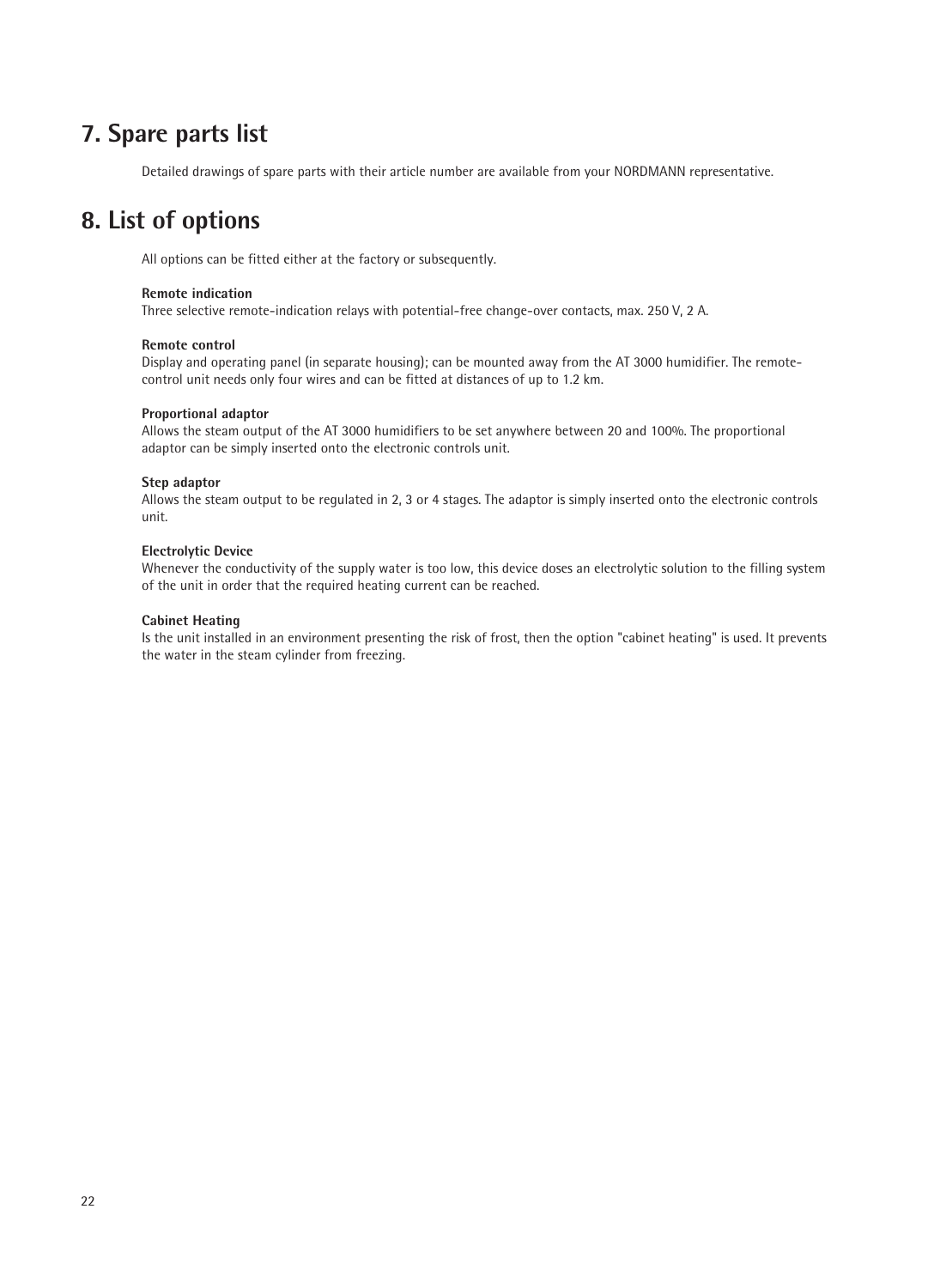# **9. Technical specifications**

| <b>Type mark</b>                             | <b>Type</b>               | 424                     | 434            | 824           | 834           | 1534           | 2364         | 3264                    | 4564           | 6464            | 6564           | 9064            | 13064                           |
|----------------------------------------------|---------------------------|-------------------------|----------------|---------------|---------------|----------------|--------------|-------------------------|----------------|-----------------|----------------|-----------------|---------------------------------|
| Heating voltage                              | $\vee$<br>400 V, 50/60 Hz |                         |                |               |               |                |              |                         |                |                 |                |                 |                                 |
| Number of phases                             | $\sim$                    | $\mathbf{1}$            | 3              | $\mathbf{1}$  | 3             | $\mathfrak{Z}$ | 3            | 3                       | 3              | 3               | 3              | $\mathfrak{Z}$  | 3                               |
| Heating current                              | Α                         | 7.6                     | 4.4            | 15.2          | 8.8           | 16.5           | 25.2         | 35.1                    | 49.4           | $2 \times 35.1$ | 71.3           | $2 \times 49.4$ | $2 \times 71.3$                 |
| External fuses p. phase                      | Α                         | 16                      | 10             | 25            | 16            | 25             | 40           | 50                      | 80             | $2 \times 50$   | 100            | $2 \times 80$   | $2 \times 100$                  |
| <b>Type mark</b>                             | <b>Type</b>               | 422                     | 432            | 822           | 832           | 1532           | 2362         | 3262                    |                | 6462            |                |                 |                                 |
| Heating voltage                              | $\vee$                    |                         |                |               |               |                |              | 230 V, 50/60 Hz         |                |                 |                |                 |                                 |
| Number of phases                             | $\sim$                    | $\mathbf{1}$            | 3              | $\mathbf{1}$  | 3             | 3              | 3            | 3                       |                | 3               |                |                 |                                 |
| Heating current                              | Α                         | 13.2                    | 7.6            | 26.4          | 15.3          | 28.6           | 43.9         | 61.0                    |                | $2 \times 61.0$ |                |                 |                                 |
| External fuses p. phase                      | Α                         | 20                      | 16             | 40            | 25            | 40             | 63           | 100                     |                | $2 \times 100$  |                |                 |                                 |
| Steam output                                 | kg/h                      | $\overline{\mathbf{4}}$ | $\overline{4}$ | 8             | $\bf 8$       | 15             | 23           | 32                      | 45             | 64              | 65             | 90              | 130                             |
| Minimum capacity                             | kg/h steam                | 0.8                     | 0.8            | 1.6           | 1.6           | 3              | 4.6          | 6.4                     | 9              | 6.4             | 13             | $9\,$           | 13                              |
| Nominal power                                | kW                        | 3.0                     | 3.0            | 6.1           | 6.1           | 11.4           | 17.5         | 24.3                    | 34.2           | $2 \times 24.3$ | 49.4           |                 | $2 \times 34.2$ 2 $\times 49.4$ |
| Design data                                  |                           |                         |                |               |               |                |              |                         |                |                 |                |                 |                                 |
| <b>Dimensions</b>                            | width mm                  | 390                     | 390            | 390           | 390           | 470            | 470          | 525                     | 525            | 975             | 525            | 975             | 975                             |
|                                              | height mm                 | 585                     | 585            | 585           | 585           | 645            | 645          | 715                     | 715            | 730             | 715            | 730             | 730                             |
|                                              | depth mm                  | 230                     | 230            | 230           | 230           | 305            | 305          | 360                     | 360            | 385             | 360            | 385             | 385                             |
| Steam outlet diameter                        | mm                        | $1 \times 22$           | $1 \times 22$  | $1 \times 22$ | $1 \times 22$ | $1 \times 35$  | 1 x 35       | $1 \times 35$           | $2 \times 35$  | $2 \times 35$   | 2 x 35         | 4 x 35          | 4 x 35                          |
| Weight (empty)                               | kg                        | 11                      | 11             | 12            | 12            | 17             | 18           | 28                      | 29             | 62              | 30             | 64              | 66                              |
| Operating weight                             | kg                        | 14.5                    | 14.5           | 18.5          | 18.5          | 32             | 33           | 53                      | 54             | 112             | 55             | 114             | 116                             |
| <b>Accessories</b>                           |                           |                         |                |               |               |                |              |                         |                |                 |                |                 |                                 |
| Humidity controller                          | qty                       | $\mathbf{1}$            | $\mathbf{1}$   | $\mathbf{1}$  | $\mathbf{1}$  | $\mathbf{1}$   | $\mathbf{1}$ | $\mathbf{1}$            | $\mathbf{1}$   | $\overline{2}$  | $\mathbf{1}$   | $\overline{2}$  | $\overline{2}$                  |
| Steam nozzle                                 | qty                       | $\mathbf{1}$            | $\mathbf{1}$   |               |               |                |              |                         |                |                 |                |                 |                                 |
| <b>Control electronics</b>                   |                           |                         |                |               |               |                |              |                         |                |                 |                |                 |                                 |
| Supply voltage                               | V                         |                         |                |               |               |                |              | 220-240 V, 50/60 Hz, 1~ |                |                 |                |                 |                                 |
| Proportional adaptor                         | qty                       | $\mathbf{1}$            | $\mathbf{1}$   | $\mathbf{1}$  | 1             | $\mathbf{1}$   | $\mathbf{1}$ | $\mathbf{1}$            | 1              | $\overline{2}$  | $\mathbf{1}$   | $\sqrt{2}$      | $\overline{2}$                  |
| Steam distribution pipes for dct use         |                           |                         |                |               |               |                |              |                         |                |                 |                |                 |                                 |
| 22-xxx mm                                    | qty                       | $\mathbf{1}$            | $\mathbf{1}$   | $\mathbf{1}$  | $\mathbf{1}$  |                |              |                         |                |                 |                |                 |                                 |
| 35-300 mm                                    | qty                       |                         |                |               |               | $\mathbf{1}$   |              |                         |                |                 |                |                 |                                 |
| 35-450 mm                                    | qty                       |                         |                |               |               | $\mathbf{1}$   | $\mathbf{1}$ |                         | $\overline{2}$ |                 |                |                 |                                 |
| 35-600, 35-900 mm                            |                           |                         |                |               |               |                |              |                         |                |                 |                |                 |                                 |
| 35-1200, 35-1500 mm                          | qty                       |                         |                |               |               | $\mathbf{1}$   | 1            | $\mathbf{1}$            | $\overline{2}$ | $\overline{2}$  | $\overline{2}$ | $\overline{4}$  | $\overline{4}$                  |
| <b>Steam hose</b>                            |                           |                         |                |               |               |                |              |                         |                |                 |                |                 |                                 |
| Ø 22/29 mm                                   | qty x mm                  | $\mathbf{1}$            | $\mathbf{1}$   | $\mathbf{1}$  | $\mathbf{1}$  |                |              |                         |                |                 |                |                 |                                 |
| Ø 35/43 mm                                   | qty x mm                  |                         |                |               |               | $\mathbf{1}$   | $\mathbf{1}$ | $\mathbf{1}$            | $\overline{2}$ | $\overline{2}$  | $\overline{2}$ | $\overline{4}$  | $\overline{4}$                  |
| <b>Condensate hose</b>                       |                           |                         |                |               |               |                |              |                         |                |                 |                |                 |                                 |
| Ø 6/10 mm                                    | qty x mm                  | $\mathbf{1}$            | $\mathbf{1}$   | $\mathbf{1}$  | $\mathbf{1}$  | $\mathbf{1}$   | $\mathbf{1}$ | $\mathbf{1}$            | $\overline{2}$ | $\overline{2}$  | $\overline{2}$ | $\overline{4}$  | $\overline{4}$                  |
| Steam blowers for direct room humidification |                           |                         |                |               |               |                |              |                         |                |                 |                |                 |                                 |
| Fitted onto humidifier                       | qty                       | $\mathbf{1}$            | $\mathbf{1}$   | $\mathbf{1}$  | $\mathbf{1}$  | $\mathbf{1}$   | $\mathbf{1}$ |                         |                |                 |                |                 |                                 |
| Fitted separately                            | qty                       | $\mathbf{1}$            | $\mathbf{1}$   | $\mathbf{1}$  | $\mathbf{1}$  | $\mathbf{1}$   | $\mathbf{1}$ | $\mathbf{1}$            | $\mathbf{1}$   | $\overline{2}$  | $\mathbf{1}$   | $\overline{2}$  | $\overline{2}$                  |